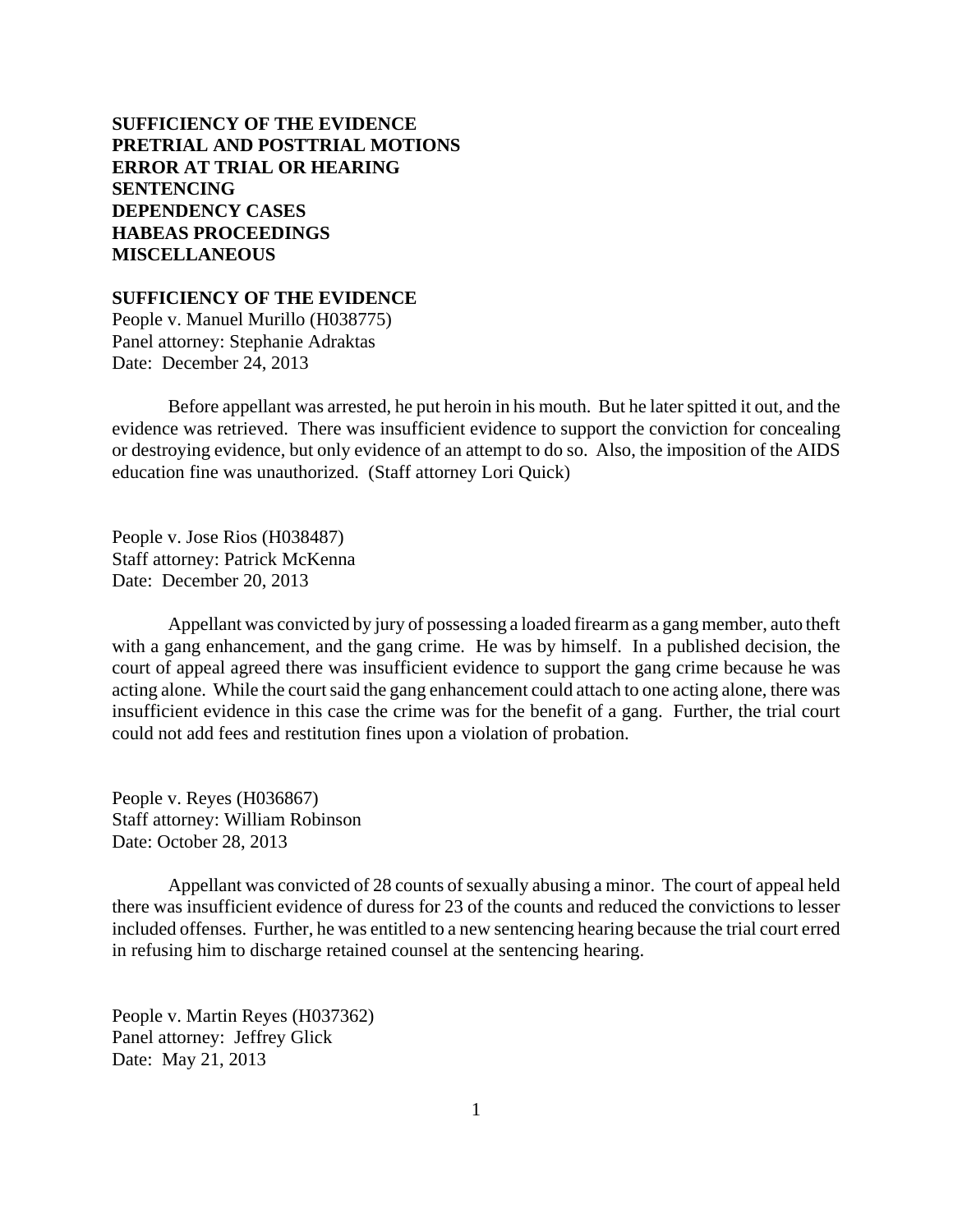<span id="page-1-0"></span>Appellant was convicted of robbery and a gang crime, though he was alone when he committed the underlying crime. The court of appeal decided there was insufficient evidence to support the gang crime. Because the trial court declined to dismiss the prior strike convictions because of the gang crime, a new sentencing hearing was required. Moreover, the trial court was required to calculate presentence conduct credits. Finally, it was not clear how the court calculated the penalty assessments. (Staff attorney William Robinson)

People v. Jesse Flores (H037031) Panel attorney: Julie Dunger Date: April 3, 2013

Appellant was convicted of carrying a concealed firearm and a loaded firearm in violation of a condition of probation. Since there was no evidence of a condition of probation not to possess a firearm, the convictions were reversed. (Staff attorney Dallas Sacher)

## **PRETRIAL AND POSTTRIAL MOTIONS**

People v. Marcus Bates (H037910) Panel attorney: Matthew Bogosian Date: December 12, 2013

In a published decision, the court decided that although the police officer was not blocking appellant's path, he detained appellant when he stood by his patrol vehicle and signaled with his hand that appellant needed to stop his car. There was not reasonable suspicion to stop him simply because the car being stopped was tan when there was a robbery two hours before by a man with a certain description in a tan car. The subsequent search could not be justified as a probation search. (Staff attorney William Robinson)

People v. Chaney (H037202) Panel attorney: Rudy Kraft Date: November 14, 2013

Trial counsel was ineffective for filing a petition for the release of an SVP patient under Welfare and Institutions Code section 6608, when section 6605 applied and provided a lower standard of proof. (Staff attorney Jonathan Grossman)

People v. Lorenzo Arteaga (H038236) Panel attorney: Rudy Kraft Date: August 26, 2013

The court erred in failing to hold a *Marsden* hearing upon appellant's request after the court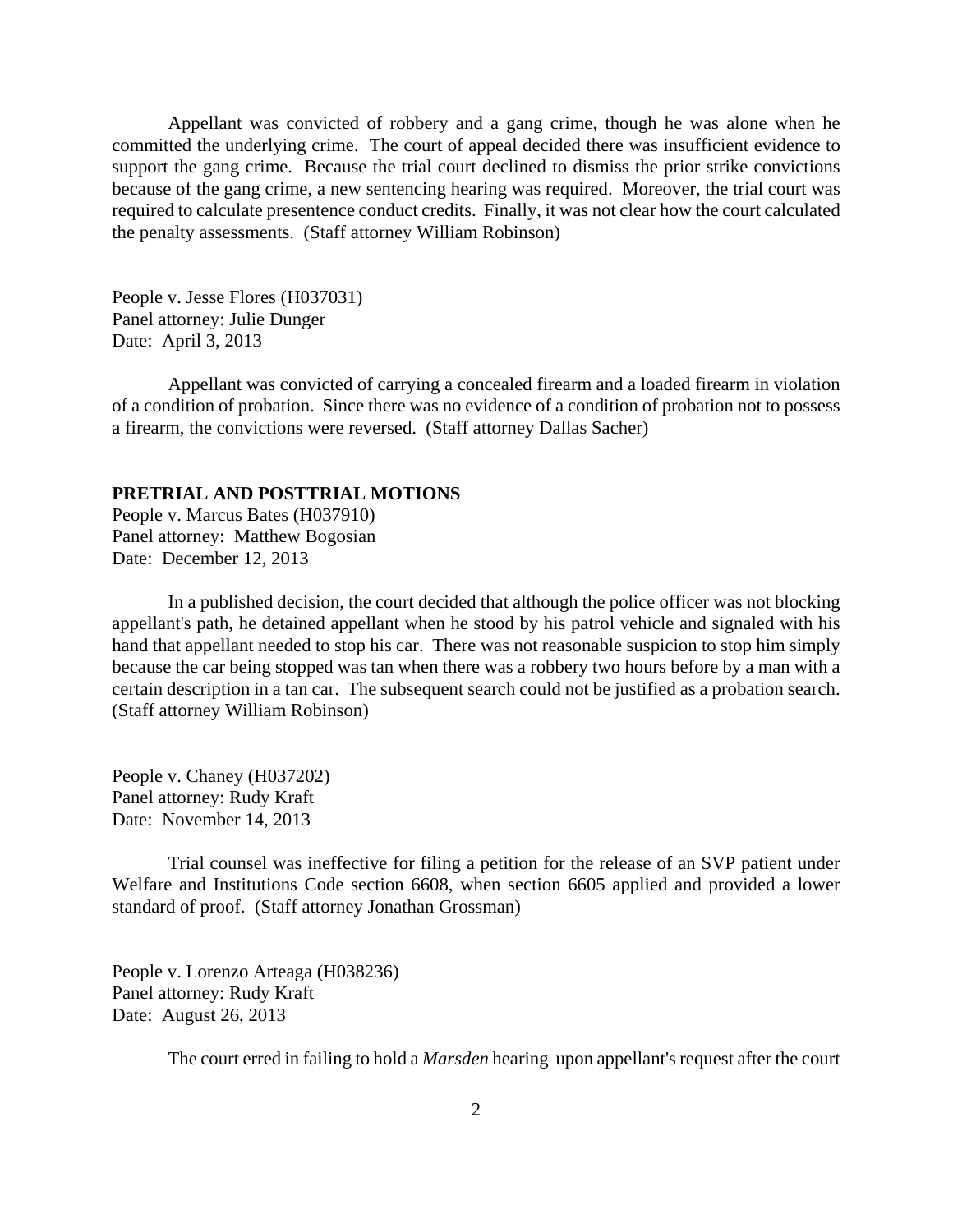declared a doubt as to his competency. (Staff attorney Jonathan Grossman)

People v. Rodrigo Martinez (S199495) Panel attorney: Sara Coppin Date: August 8, 2013

The supreme court held that when a defendant moves to withdraw the plea for failure of the court to give advice of the immigration consequences under Penal Code section 1016.5, the only prejudice that needs to be shown is that the defendant would not have pled had there been a proper advisement. It is not necessary the defendant would have inevitably gone to trial. It is enough that a disposition with better immigration consequences would have been sought. (Staff attorney William Robinson)

In re X.V. (H038701) Panel attorney: Gabriel Bassan Date: July 29, 2013

The minor was with other youths near a school. One of them, not the minor, was smoking marijuana. The police detained them, pat searched appellant, and found a folding knife. He was arrested for possessing a concealed dirk or dagger and resisting arrest. After his motion to suppress evidence was denied, he admitted the allegations. The court of appeal held there was not reasonable suspicion to believe appellant was armed to justify the pat search, so the motion to suppress evidence should have been granted. Further, a folding knife did not qualify as a dirk or dagger under the statute. (Staff attorney Paul Couenhoven)

Michael Fortner v. Superior Court (H038353) Attorney: Donald Landis Date: July 17, 2013

The defendant was accused of domestic violence in both California and Hawaii. The district attorney charged both incidents. In a published decision, the court of appeal concluded California did not have statutory jurisdiction to try the Hawaii incident. (SDAP did not participate in this proceeding)

People v. Salvador Prado (H037497) Panel attorney: Meredith Fahn Date: May 9, 2013

Appellant was convicted in Contra Costa County of certain crimes in 1999 which led to his deportation. When he returned, he was convicted of some crimes in 2005. Now in custody of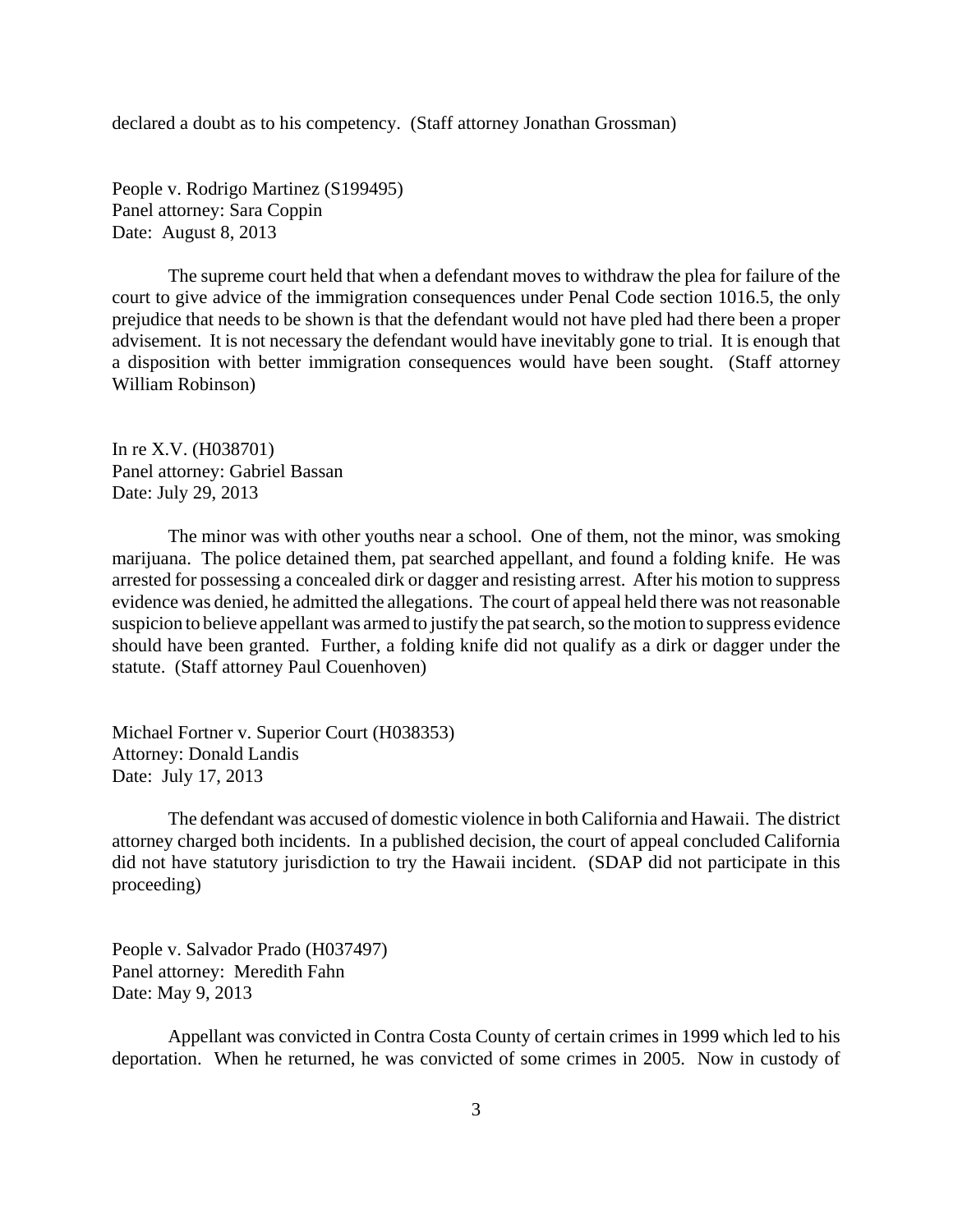immigration officials, he filed a petition for writ of error coram nobis in Santa Clara County to vacate the judgment in Contra Costa County. The Santa Clara County Superior Court interpreted this to be a motion to vacate the Santa Clara County convictions and denied the motion. The court of appeal decided the Santa Clara County Superior Court acted improperly. It did not have jurisdiction to consider the Santa Clara County convictions because they were not challenged in the petition. It could not consider a motion to vacate the Contra Costa County convictions because the motion must be brought in that county. (Staff attorney Vicki Firstman)

People v. Efrain Fraga (H036566) Panel attorney: Alex Coolman Date: March 27, 2013

The court held a trial on the prior strike conviction and found it was true, though it expressed an opinion about the offense lacking seriousness. The matter was eventually scheduled for a *Romero* motion, but a different judge appeared for the hearing. Appellant's motion to continue the hearing until the original judge could return was denied. The court denied the *Romero* motion. The court of appeal held it was an abuse of discretion to deny the continuance since the original judge was familiar with the facts and indicated it might have ruled differently on the *Romero* motion. (Staff attorney Dallas Sacher)

People v. Kevin Lu (H037846) Panel attorney: Jean Lavallee Date: March 26, 2013

A police officer saw appellant pushing a bicycle and walking with a female companion at 4:45 a.m. The officer stopped his patrol car and asked what they were doing and if they were on probation or parole. Appellant's companion said she was on parole. The officer directed her to approach him, and both of them did. Once appellant was within arm's reach, the officer grabbed hold of him and pat searched him. He found contraband. The court of appeal reversed the denial of the suppression motion, holding appellant was detained when the officer grabbed hold of him and there was not reasonable suspicion for doing so. (Staff attorney Dallas Sacher)

In re A.A. (H037837) Staff attorney: Lori Quick Date: February 6 2013

The juvenile court's judgment making the minor a ward of the court was reversed for failing to consider whether he would be eligible for deferred entry of judgment. (Welf. & Inst. Code, § 790.) Further, a probation condition not to associate with people the probation officer has named requires that appellant know whom the officer named. A condition not to possess poisons was vague and overbroad because it could ban using normal herbicides as directed. A ban on inhaling or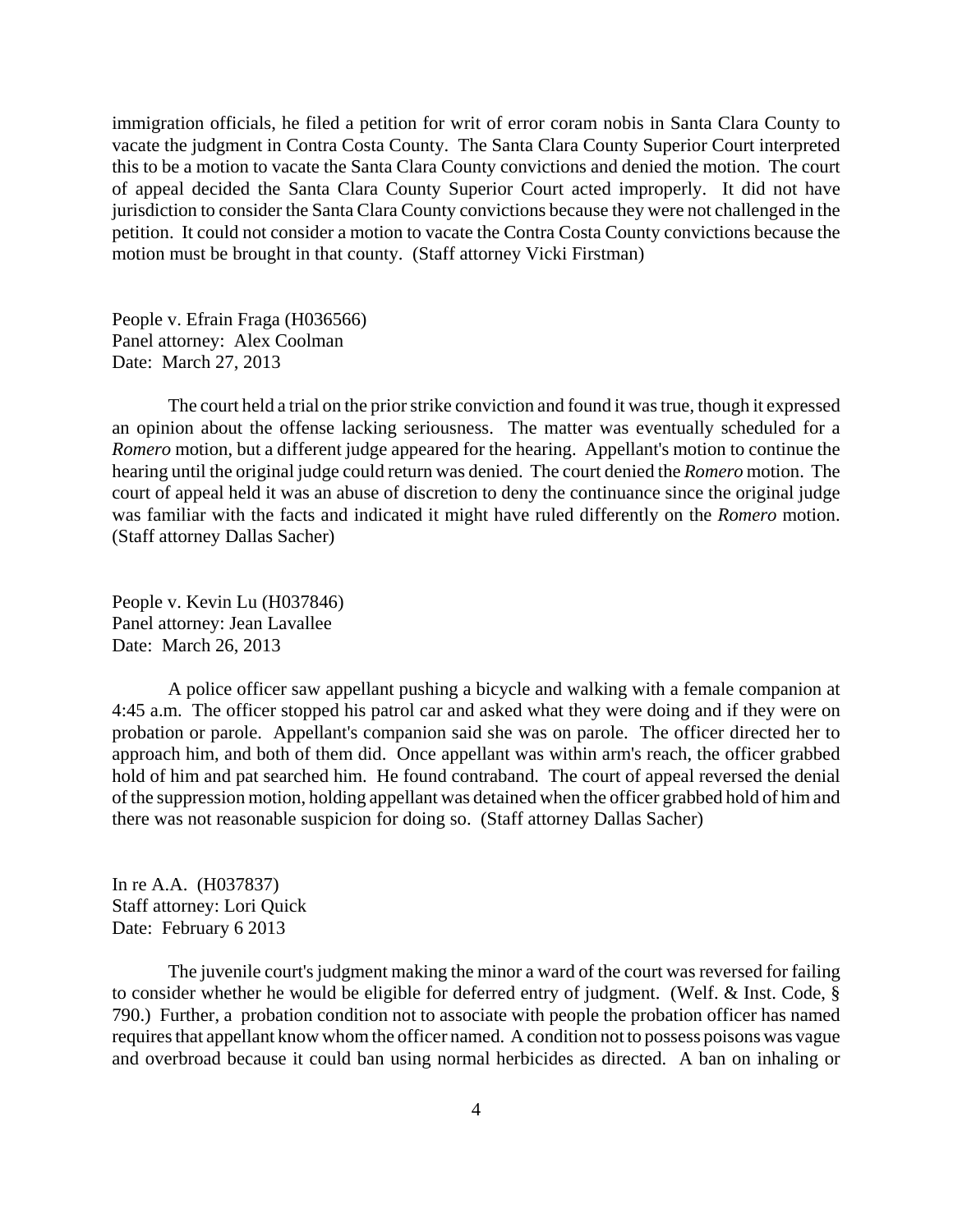<span id="page-4-0"></span>consuming substances of any type used as a glue, plant material, or aerosol product was vague and overbroad because it could ban incidental breathing in of fumes while legitimately painting or gluing something. A ban on weapons was overly broad and vague because it was not defined as a dangerous or deadly weapon.

#### **ERROR AT TRIAL OR HEARING**

People v. Jason Avila (H038552) Panel attorney: Joy Maulitz Date: December 19, 2013

Appellant was convicted of auto theft and receiving stolen property. The court of appeal held he could not be convicted of receiving the same property he stole. Further, the sentencing court could not impose a parole revocation restitution fine when he was placed on supervised release. (Staff attorney Jonathan Grossman)

People v. Delilah Corral (H038608) Staff attorney: Patrick McKenna Date: December 18, 2013

Previous summary revocations of probation did not extend the five year period of probation. The court could not violate appellant's probation after it had expired.

People v. Tamra Freidt (H038250) Panel attorney: Jonathan Opet Date: December 12, 2013

Appellant had been on probation for six years for a felony. Though she was never found to be willfully in violation of probation, the court extended probation because she had not completed paying off restitution. The court of appeal held in a published decision that probation could not be extended when there was not a violation, even if it had been summarily revoked during before. (Staff attorney Jonathan Grossman)

People v. Juventino Villarreal (H037177) Attorney: Paul Meltzer Date: September 24, 2013

The conviction was reversed due to juror misconduct. Two jurors discussed how they believed the defendant was guilty before hearing the defense case. (SDAP did not participate in the appeal)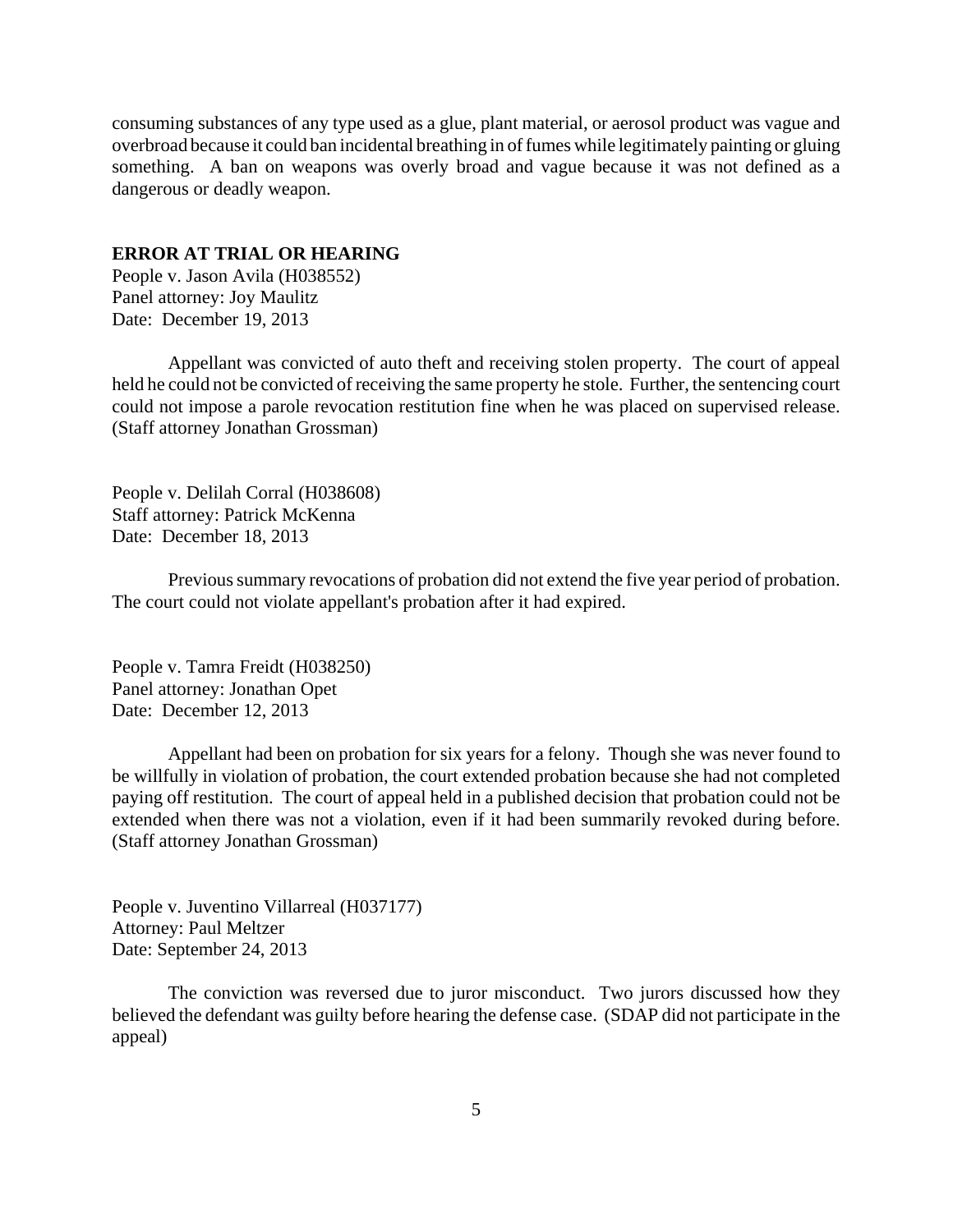People v. William Johnson Panel attorney: Jamie Lee Moore Date: September 11, 2013

Appellant lost at jury trial. He then admitted he suffered a prior prison commitment without being advised of his constitutional rights to a jury trial on the matter. Accordingly, the admission to the prior was reversed and the matter remanded to the superior court. (Staff attorney Lori Quick)

People v. Rick Wilson (H037262) Panel attorney: Michael Satris Date: September 5, 2013

Appellant suffered a prior conviction for driving under the influence and gross vehicular manslaughter while intoxicated. It was disputed in the prior litigation whether a passenger had seized control of the vehicle before the accident. The prosecution sought to allege the prior conviction as a strike conviction in a recent case. In a published decision, the court held there was insufficient evidence that it was a strike. The conviction for gross vehicular manslaughter could have occurred under an aiding and abetting theory, so it could not be inferred appellant personally inflicted great bodily injury. For the court to now make a determination of whether there was personal infliction would violate the Sixth Amendment right to a jury trial. (Staff attorney Lori Quick)

People v. Patrick Fousek (H037696) Panel attorney: Richard Boire Date: June 14, 2013

The court reversed the conviction for child endangerment for failure to give a unanimity instruction when the evidence indicated discrete, unrelated acts could support the conviction. (Staff attorney Lori Quick)

People v. Hernandez (H037436) Panel attorney: Joseph Shipp Date: May 9, 2013

Appellant was convicted of raping a woman by dragging her about ten feet from a sidewalk to a small field next to the sidewalk. The court found there was sufficient evidence of a kidnapping but agreed the court erred in not instructing the jury that the asportation must not be incidental to the rape. Because this was a close case, reversal of the kidnapping conviction was necessary. (Staff attorney Jonathan Grossman)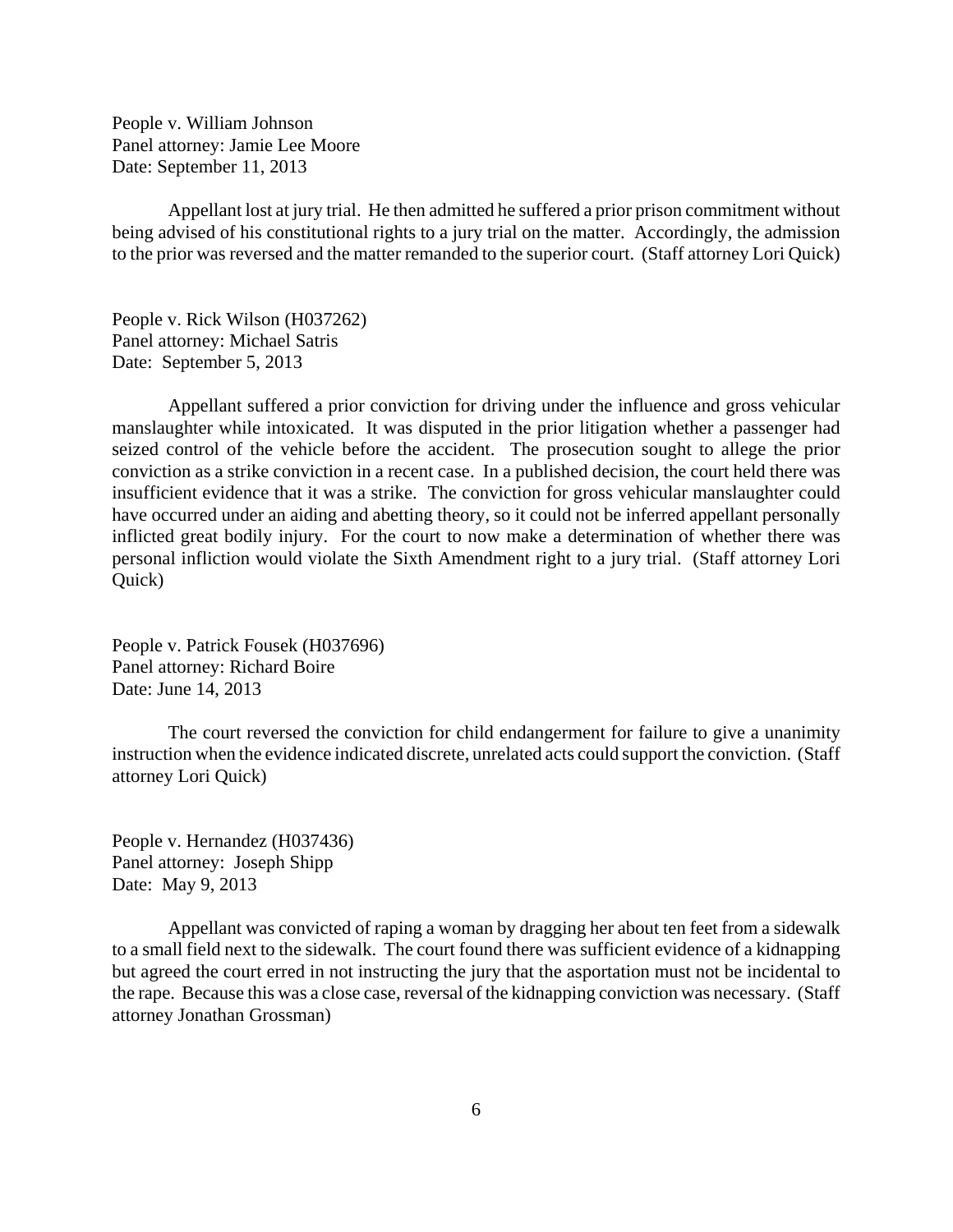<span id="page-6-0"></span>People v. Bruce Blackburn (H038181) Panel attorney: Rudy Kraft Date: March 21, 2013

Appellant was committed under the MDO Act, and the court issued an order permitting involuntary medication. The court of appeal agreed the order was unconstitutionally vague and overbroad because it did not specify what medication could be administered and did not state the medication was appropriate to treat his mental condition. (Staff attorney Paul Couenhoven)

People v. David Jennings (H037265) Panel attorney: Randall Conner Date: March 19, 2013

Appellant issued a threat, but it was not clear if the victim heard it. The court of appeal agreed the conviction must be reversed for failing to instruct on attempted criminal threats. (Staff attorney Lori Quick)

In re Steven R. (H036784) Panel attorney: JuNelle Harris and Hilda Scheib Date: February 7, 2013

The court of appeal modified conditions of probation to require knowledge. It also modified a condition of probation that the appellants not associate with anyone on probation, though the court placed both of them in the same home. Further, the matter was remanded for the juvenile court to clarify how it arrived at the amount of a general fund fine. (Staff attorney William Robinson)

People v. Minh Nguyen (H037951) Panel attorney: Katherine Dwight Date: January 15, 2013

The conviction for making a false report of an auto theft must be reversed because it was brought after the statute of limitations had expired. (Staff attorney Dallas Sacher)

### **SENTENCING**

People v. Samuel Ghebretensae (H038123) Panel attorney: Emery Allen Date: December 30, 2013

The court lacked the authority to impose a probation supervision fee for a defendant being placed on mandatory supervision. (Panel attorney Jonathan Grossman)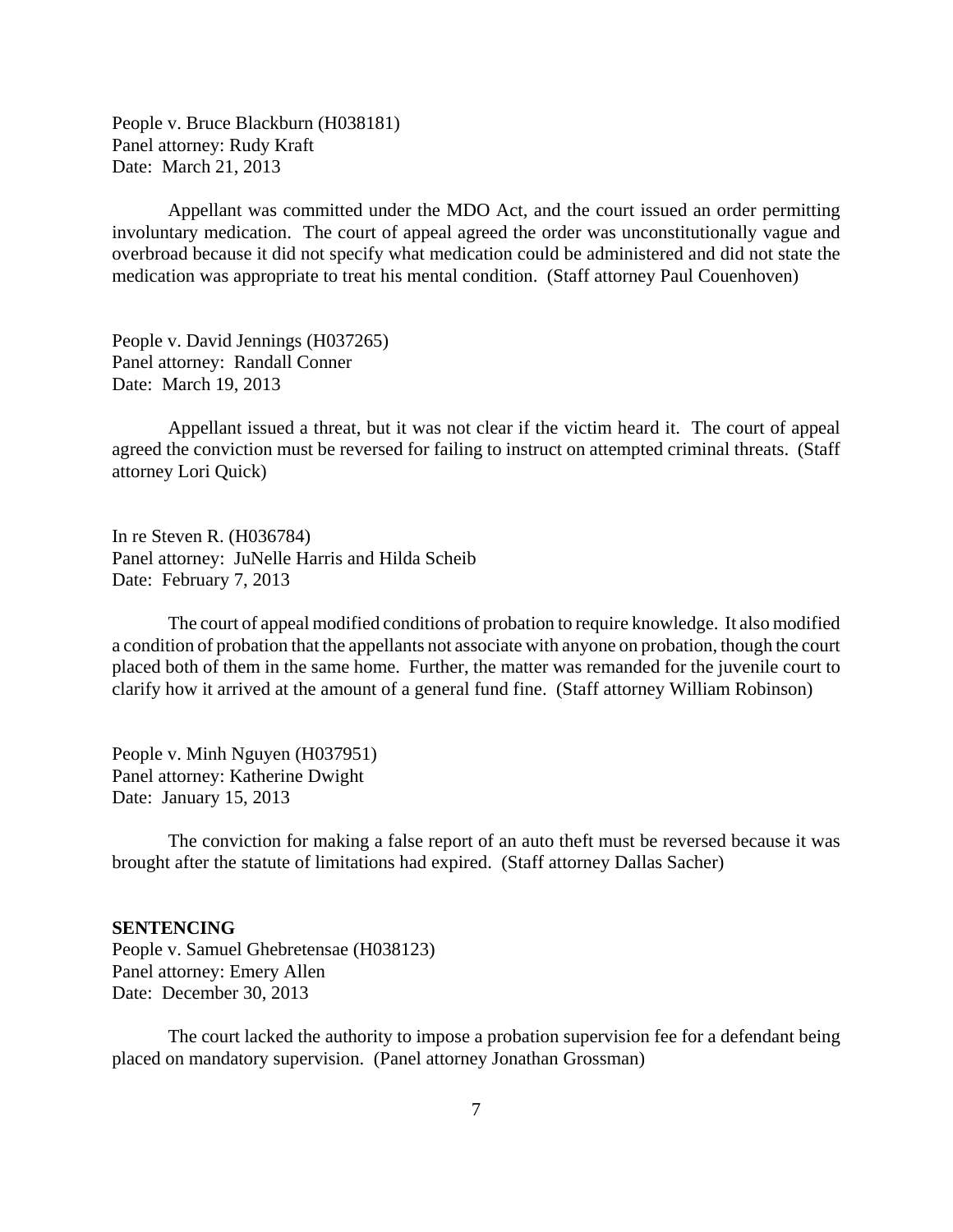People v. James Smith (H038457) Panel attorney: Alan Siraco Date: December 23, 2013

The court erred in ordering appellant to register as a gang member. Notwithstanding his prior gang ties, there was no evidence the crime was gang-related. (Staff attorney Lori Quick)

People v. Jorge Felix (H039363) Staff attorney: William Robinson Date: December 20, 2013

Appellant was convicted of commercial burglary and petty theft. The punishment for both crimes violated Penal Code section 654 and consequently the restitution fines must be reduced.

People v. Richard Maldonado (H038383) Panel attorney: Alex Coolman Date: December 18, 2013

The court lacked the authority to issue a stay away order against the prisoner. (Staff attorney Jonathan Grossman)

People v. David Soliz (H038969) Staff attorney: Paul Couenhoven Date: December 18, 2013

The court lacked the authority to order appellant be tested for AIDS when he was convicted of domestic violence and dissuading a witness.

People v. Joe Jones (H0376699) Panel attorney: Karli Sager Date: December 17, 2013

The court lacked the authority to order a stay away order against the prisoner. (Staff attorney Dallas Sacher)

People v. Joshua Moran (H039330) Panel attorney: Joshua Schraer Date: December 16, 2013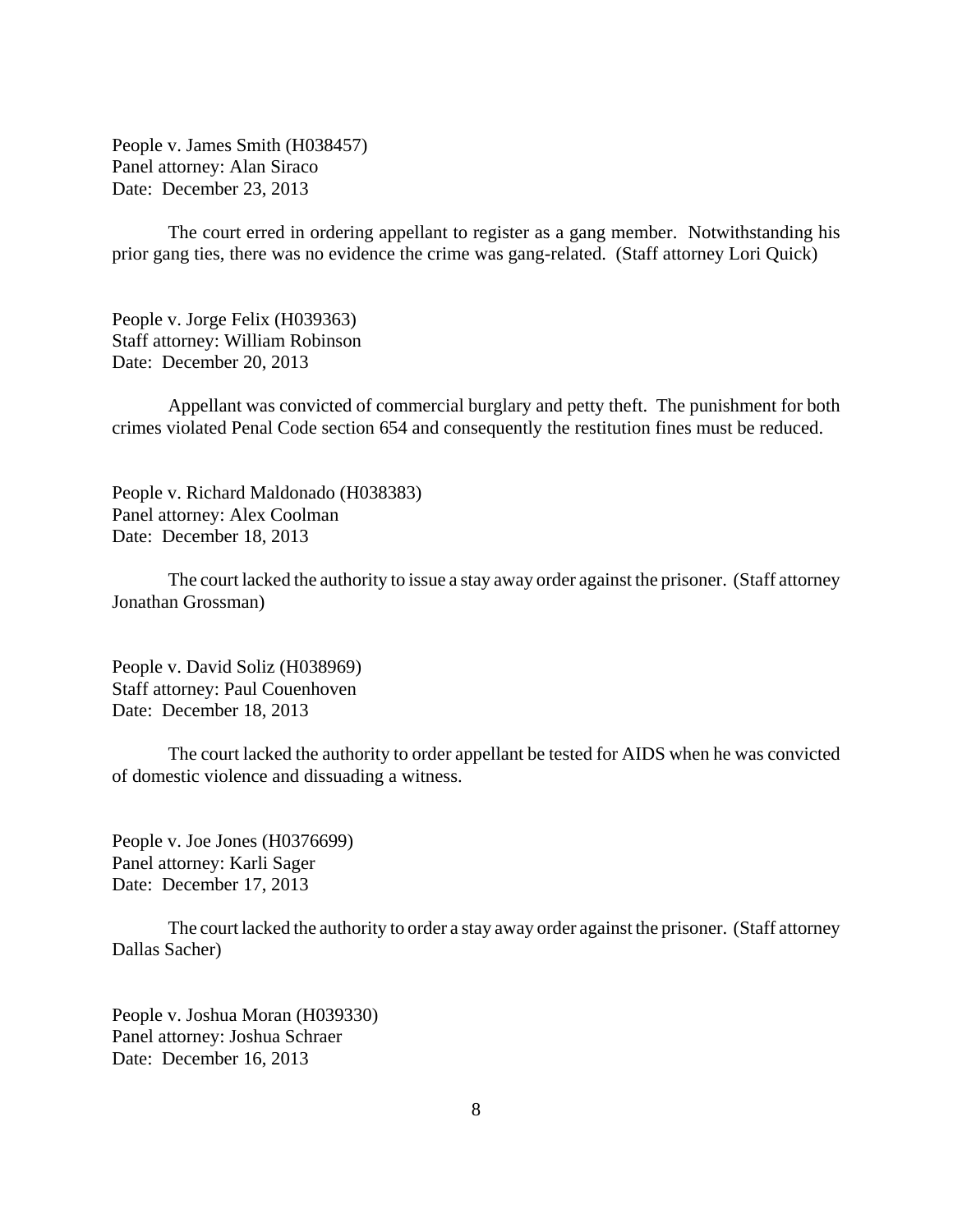A condition to stay away from all Home Depots and their parking lots was modified to permit going on the parking lots. (Staff attorney William Robinson)

People v. Fernando Moreno (H039087) Staff attorney: Paul Couenhoven Date: December 16, 2013

The court purported to set the restitution fines at the statutory minimum, but it failed to take into account that the minimum amount increased since the commission of the crime. The fines were reduced.

People v. Labiano Staff attorney: Paul Couenhoven Date: December 11, 2013

The court purported to impose the statutory minimum restitution fine, but the minute order placed it at \$240. Because the minimum restitution fine at the time of the offense was \$200, the amount was reduced to \$200.

People v. Manuel Rocha (H038703) Panel attorney: David Adams Date: December 6, 2013

Appellant's parole was violated because of the new offense and because of absconding. The guidelines used by parole provide that the term of confinement for absconding would be nine months. The court decided in a published decision that the period of incarceration for the parole violation beyond the nine months must be applied to presentence credits in the instant case. (Staff attorney William Robinson)

People v. Faustino Flores (H039281) Panel attorney: Michael Allen Date: December 5, 2013

Appellant was entitled to dual presentence credits with a violation of probation that was based solely on the current offense. (Staff attorney Lori Quick)

People v. Daniel DeJesus (H038756) Staff attorney: Vicki Firstman Date: December 4, 2013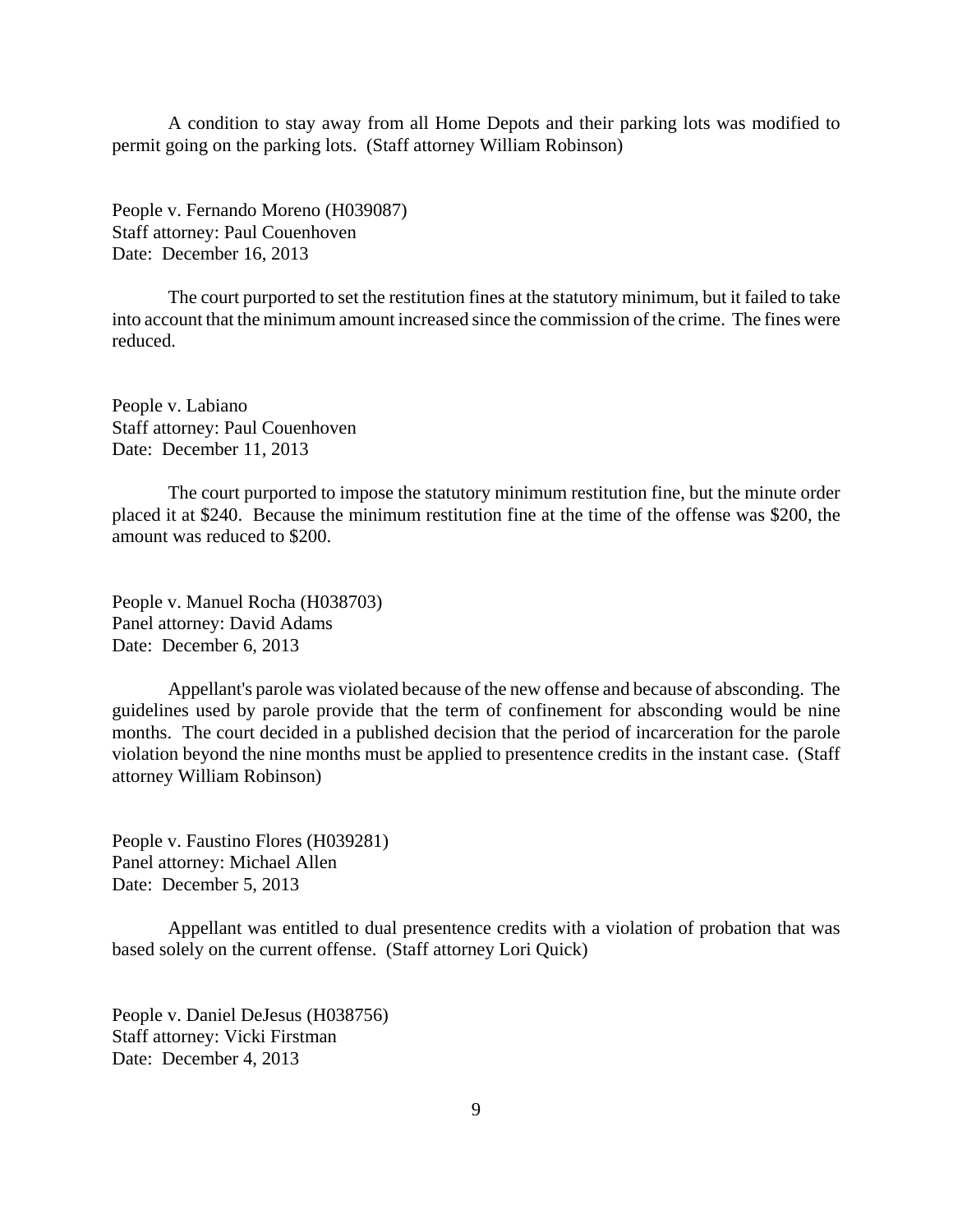A condition of probation to stay 100 yards away from the victim was modified to require knowledge.

People v. Samir Elmachtoub (H038439) Panel attorney: JuNelle Harris Date: December 4, 2013

 A protective order was modified to enjoin only willful, knowing contact with the victim. The condition that defendant must not destroy or damage the property of the victim was further modified to prohibit destroying or damaging the property of the victim with the intent to frighten, intimidate, harass, or annoy her. The condition that defendant must not attempt to or actually prevent or dissuade any victim or witness from attending a hearing or testifying or making a report to any law enforcement agency or person was stricken. (Staff attorney Lori Quick)

People v. Naheed Hamed (H039223) Panel attorney: Michael Allen Date: November 26, 2013

In a published the decision, the court held the calculation of penalty assessments was incorrectly calculated, and the calculation should be explicitly explained on the record. (Staff attorney Lori Quick)

People v. Cuong Bui (H039144) Panel attorney: Monica Stoner Date: November 25, 2013

A condition of supervised release not to possess or use illegal drugs or be where they are used or sold was modified to require knowledge. Further, appellant was entitled to increased presentence credits, to be credited to the time on supervised release, because the court's calculation was based on the wrong arrest date. (Staff attorney Lori Quick)

People v. Steven Garcia (H039147) Panel attorney: David Adams Date: November 25, 2013

The court was required to stay the punishment for possession of methamphetamine for sale in lieu of the punishment for transporting the same meth. Further, there was insufficient evidence appellant had the ability to pay attorney fees. (Staff attorney Paul Couenhoven)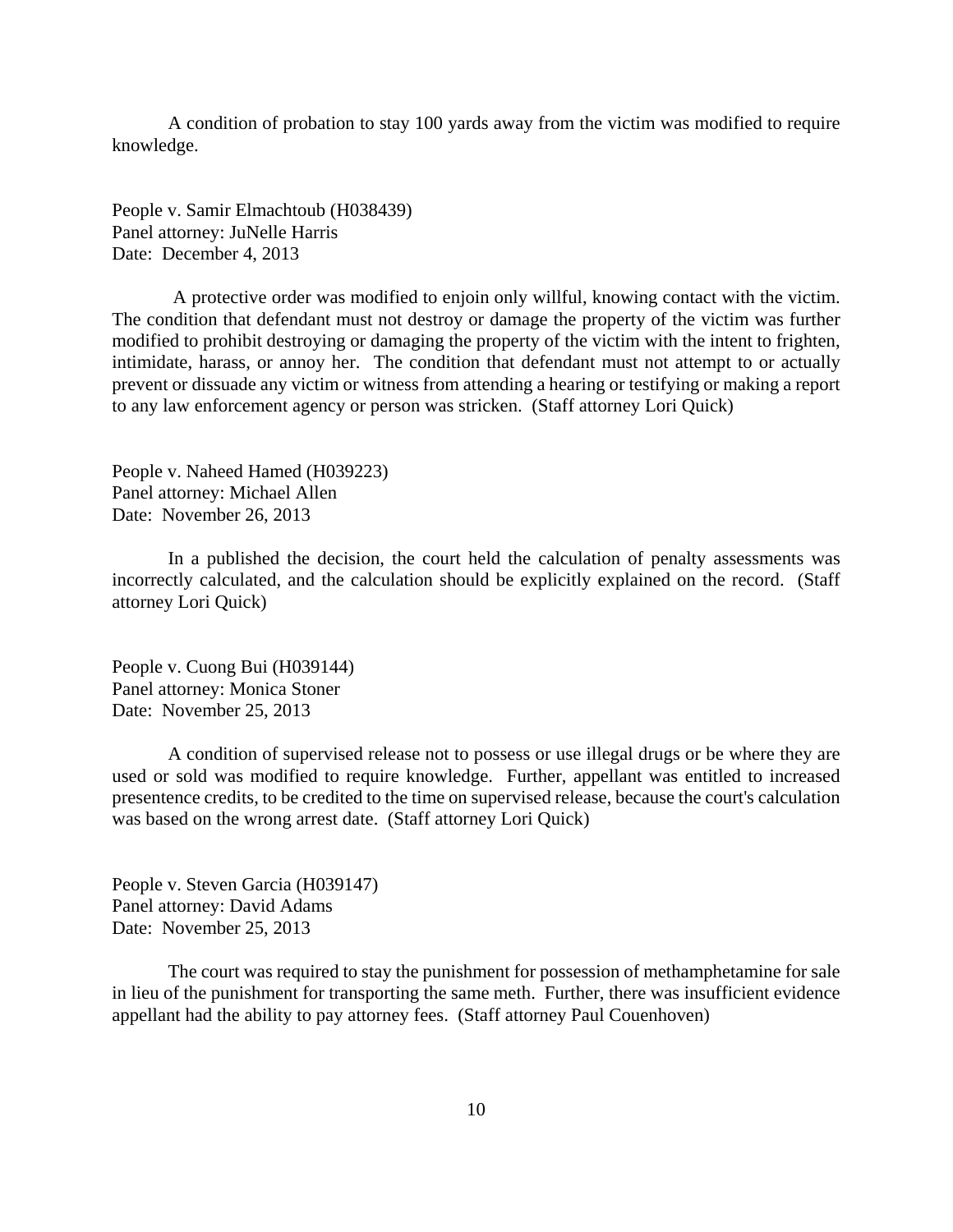People v. Lawrence Ledee Panel attorney: Robert Derham Date: November 18, 2013

The court erred in increasing the restitution fines upon the revocation of probation. (Staff attorney Paul Coenhoven)

People v. Adrian Ramirez (H038660) Panel attorney: David Mishook Date: November 13, 2013

Conditions of probation not to use illegal drugs or alcohol or not to obtain new gang-related tattoos were modified to require knowledge. (Staff attorney Paul Couenhoven)

People v. Angel Ortega (H039218) Staff attorney: Jonathan Grossman Date: November 13, 2013

A probation condition not to be on the parking lot of any Lucky Store, Save Mart, or FoodMaxx was deemed to be overbroad and modified to permit him to be on the parking lot.

People v. Arthur Pagaduan (H039308) Staff attorney: Patrick McKenna Date: November 8, 2013

A condition of probation not to use or consume alcohol or illegal drugs was modified to require knowledge.

In re H.V. (H039634) Staff attorney: Lori Quick Date: November 6, 2013

A condition of probation to stay 100 yards away was modified to require knowledge.

People v. Laurel (H039164) Panel attorney: Jonathan Berger Date: November 5, 2013

Appellant was convicted of rape. The jury found true two different one strike provisions: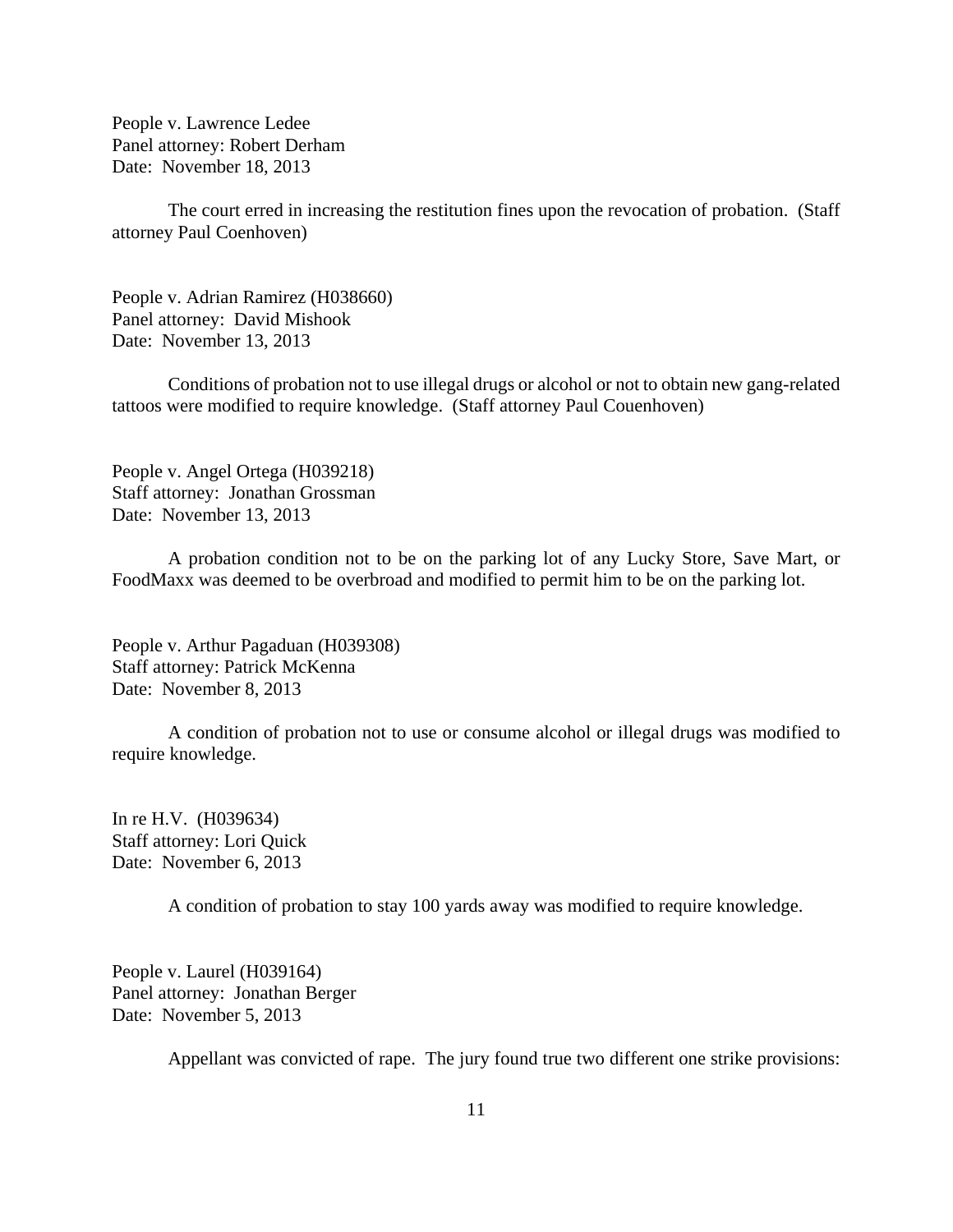aggravated kidnapping, requiring a sentence of 25 years to life, and simple kidnapping, requiring a sentence of 15 years to life. The court imposed the term of 25 years to life and also imposed but stayed the punishment of 15 years to life. This was unauthorized, and the stayed sentence was vacated. (Staff attorney William Robinson)

People v. Cary Silberman (H038722) Staff attorney: Patrick McKenna Date: October 29, 2013

Appellant was sentenced to serve 2 years 8 months in the jail followed by a term of two years of mandatory supervision. The sentencing court ordered him to pay \$110 per month in probation supervision fees. The court of appeal held the fee was not authorized for those placed on supervised release while serving a "split sentence" at the jail.

People v. Tony Dang (H038688) Panel attorney: Jonathan Gettleman Date: October 29, 2013

Probation conditions not to possess, consume drugs or alcohol or be where alcohol is the primary object being sold were modified to require knowledge. (Staff attorney Lori Quick)

In re G.C. (H038607) Panel attorney: Evan Greenberg Date: October 28, 2013

Conditions not to use or possess drugs or alcohol, or a scale that can be used for weighing drugs were modified to require knowledge. Further, the matter was remanded for the juvenile court to determine if the offenses were felonies or misdemeanors. (Staff attorney Dallas Sacher)

People v. Philip Garcia (H038578) Panel attorney: Hannah Good Date: October 25, 2013

The probation condition to stay away from school campuses was vague and modified to stay at least 50 feet from them. (Staff attorney William Robinson)

People v. Jeffrey McCormick (H038603) Staff attorney: Paul Couenhoven Date: October 21, 2013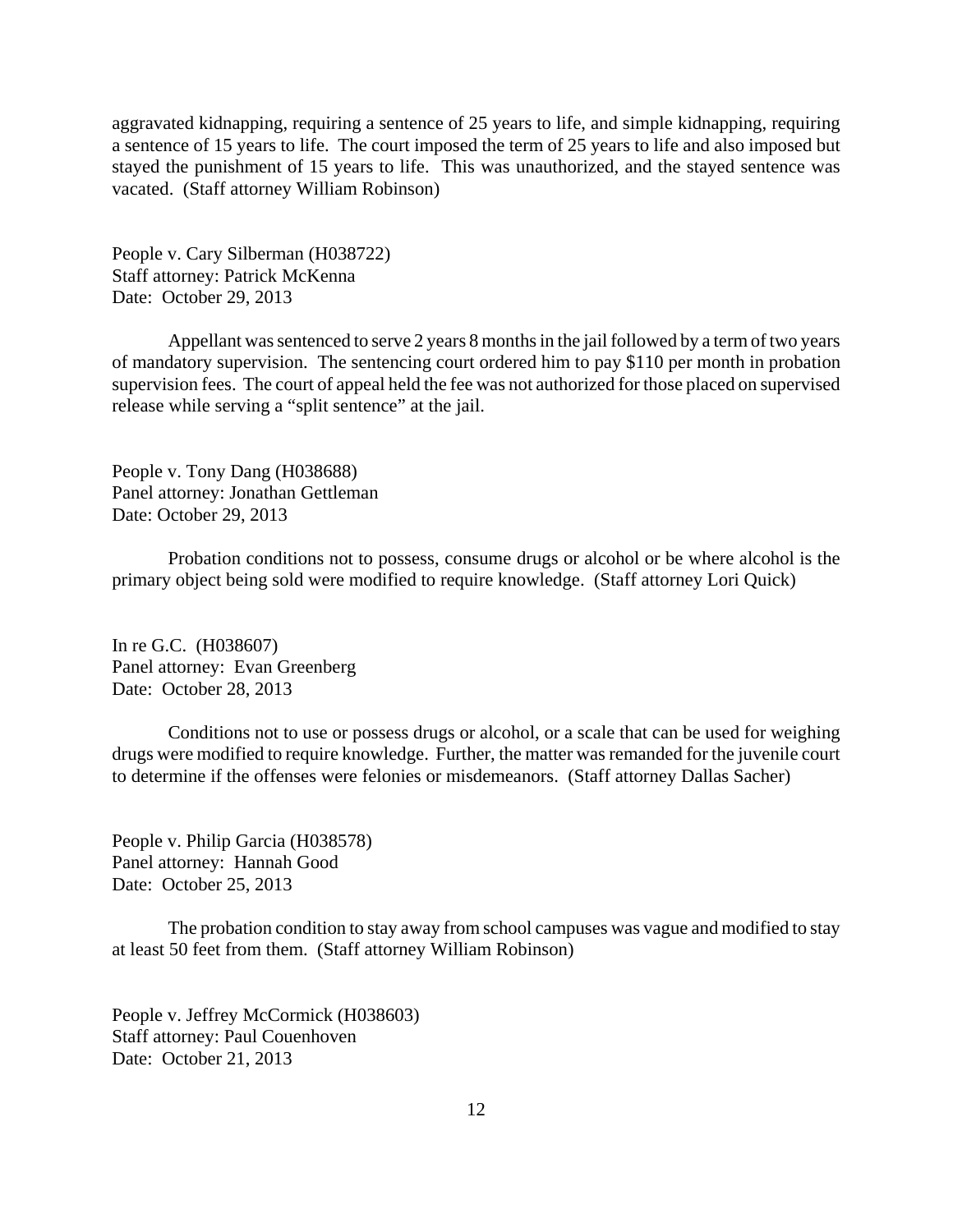The trial court miscalculated presentence credits, and appellant was entitled to two additional days.

People v. Juan Pineda (H038570) Panel attorney: Joseph Escobosa Date: October 17, 2013

The court modified a condition of probation not to possess gang clothes or symbols to require knowledge. It also modified a condition to not be adjacent to a school campus to be at least 50 feet away. (Staff attorney Lori Quick)

In re C.P. (H039480) Panel attorney: Christopher Morales Date: October 17, 2013

The court modified a condition of probation to stay away from the victim to require knowledge, and a condition to not be adjacent to a school campus to not be within a block. (Staff attorney Paul Couenhoven)

People v. Armando Gomez (H038711) Panel attorney: Ellen Rheaume Date: October 15, 2013

The court modified a condition of probation not to be where weapons are to require knowledge. (Staff attorney Dallas Sacher)

People v. Stanford Hauser (H039072) Staff attorney; Jonathan Grossman Date: October 11, 2013

Appellant was convicted of robbery, making criminal threats, and possession of a firearm. The court held that the punishment for making criminal threats needed to be stayed pursuant to Penal Code section 654, and consequently the restitution fines must be reduced by one-third.

People v. Larry Reece (H038356) Staff attorney: Dallas Sacher Date: October 4, 2013

The Criminal Justice Realignment Act required that the defendant serve his sentence at the jail, not the prison, when execution of sentence is suspended before October 1, 2011 but is not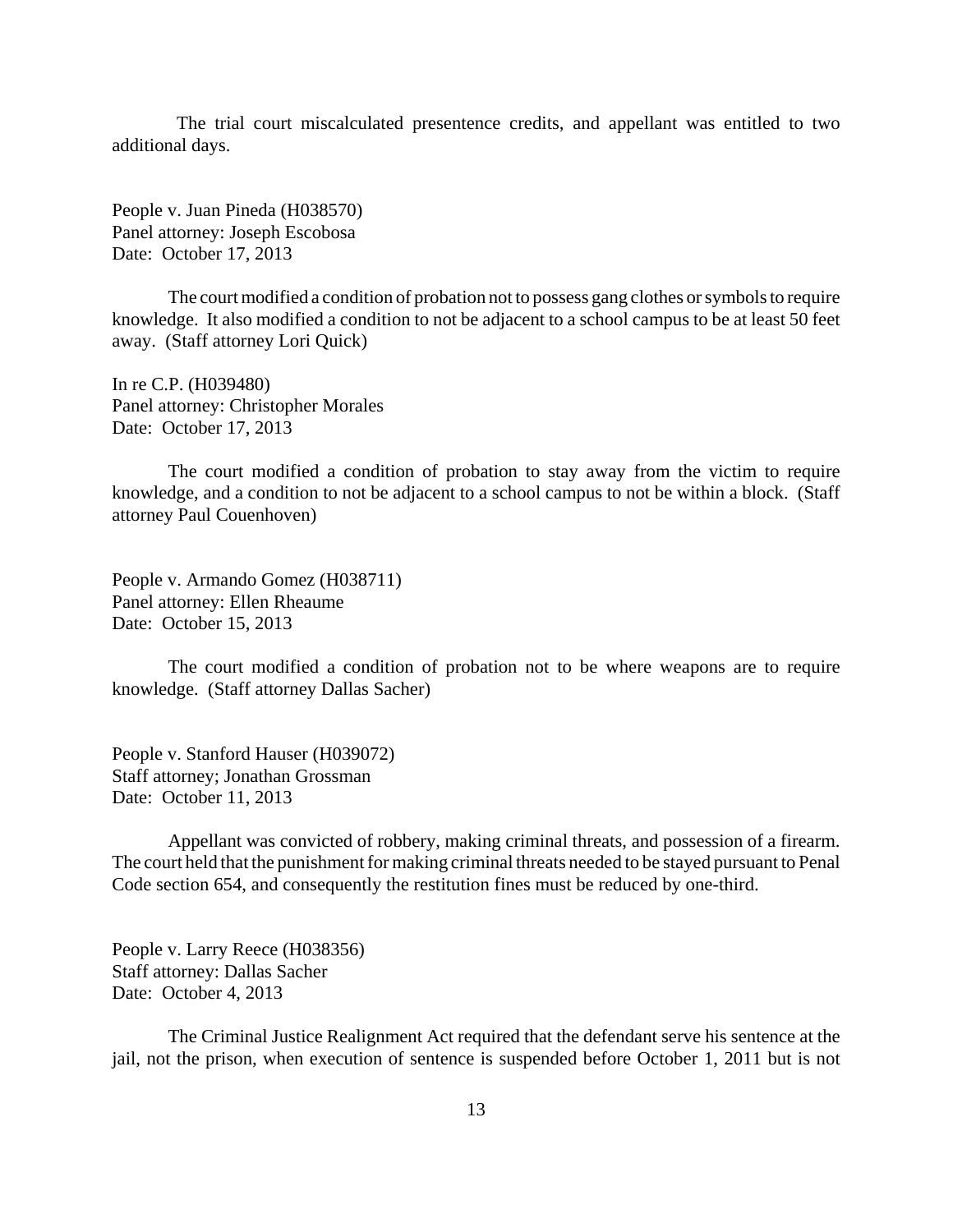executed until afterward.

People v. Ulises Williams (H039084) Panel attorney: Joseph Escobosa Date: October 4, 2013

Appellant was placed on three years probation. Although probation had been summarily revoked at one point, he was found not to be in violation. A new petition to revoke probation was filed more than three years after he was placed on probation. The prosecution argued it was timely because probation was tolled when it had been summarily revoked the first time. However, this does not extend probation, so the court lacked jurisdiction to revoke probation the second time. (Staff attorney Patrick McKenna)

People v. Traisen Wallace (H038930) Staff attorney: Lori Quick Date: October 3, 2013

The court agreed appellant was entitled to increased presentence credits for time in a residential program. Further, the conduct credits should not have been limited to 20 percent of his sentence.

People v. Alvaro Gonzalez (H038025) Staff attorney: Paul Couenhoven Date: September 30, 2013

Appellant took the victim's car and money. He was convicted of robbery and auto theft. The court of appeal concluded the punishment for auto theft must be stayed pursuant to Penal Code section 654.

People v. Nwuzi (H038485) Panel attorney: Catherine White Date: September 27, 2013

Appellant was convicted of false imprisonment, human trafficking, criminal threats, and pandering. The court of appeal concluded the punishment for human trafficking must be stayed pursuant to Penal Code section 654. (Staff attorney William Robinson)

People v. Jesse Carranco (H032412) Panel attorney: Victoria Stafford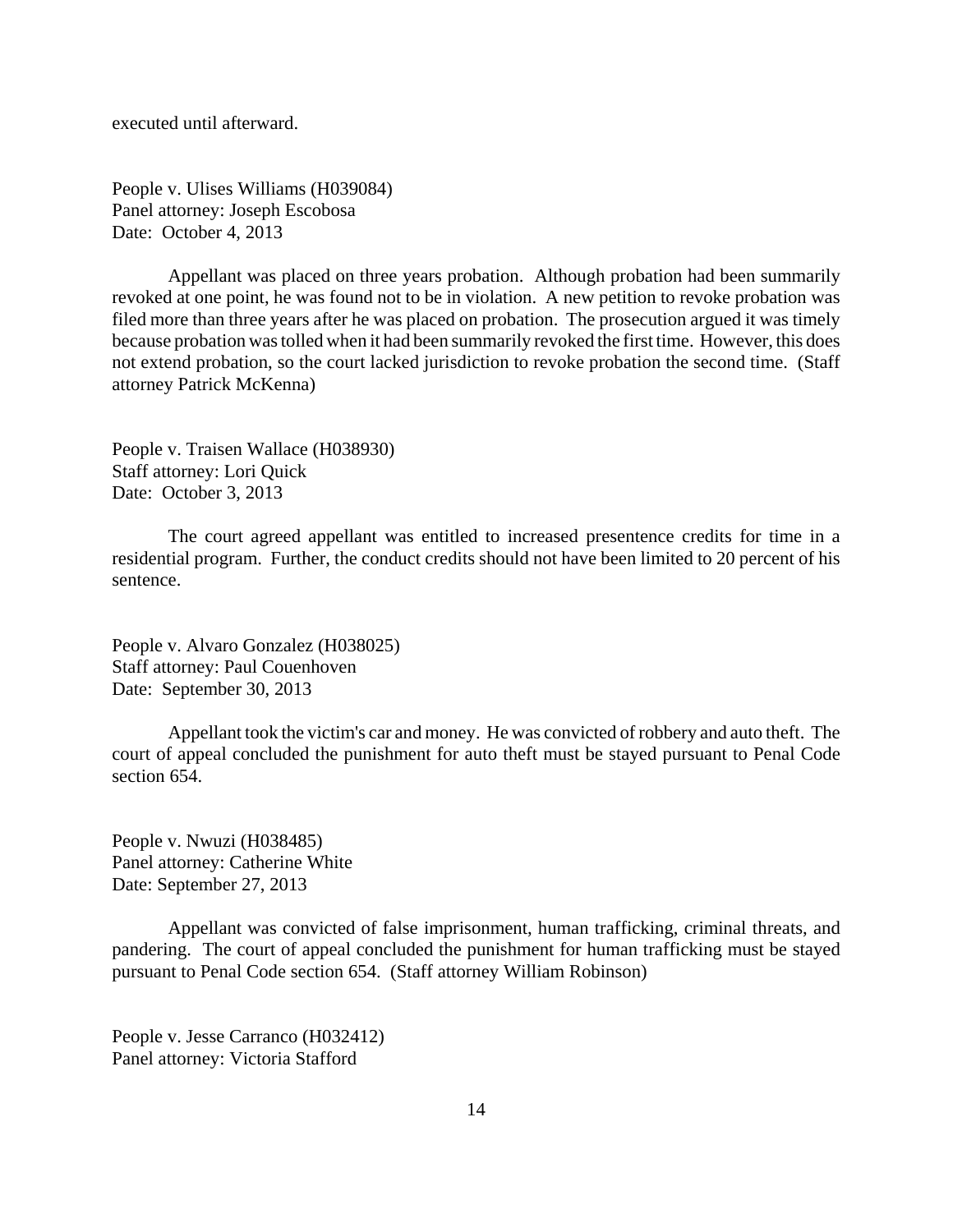Date: September 23, 2013

The defendant was convicted by jury of attempted murder with premeditation. The trial court decided a life sentence would constitute cruel and unusual punishment and reduced the conviction to attempted murder without premeditation, leading to a ten year sentence. The prosecution appealed. The court of appeal concluded the trial court did not err. (Staff attorney Dallas Sacher)

People v. Garcia (H037456) Panel attorney: Monica Stoner Date: September 23, 2013

Appellant pled to some crimes where the requirement to register as a sex offender was a matter of court discretion. The order to register was reversed because the court failed to make requisite findings. (Staff attorney William Robinson)

In re A.L. (H038840) Staff attorney: Patrick McKenna Date: September 19, 2013

The matter was remanded to determine if the offense was a felony or misdemeanor. Further, conditions of probation not to possess drug paraphernalia or graffiti-related material were modified to require knowledge.

People v. Eliseo Barajas (H037848) Staff attorney: Vicki Firstman Date: September 12, 2013

The court erred in adding a gang enhancement to an indeterminate term.

In re E.A. (H039165) Staff attorney: Patrick McKenna Date: August 29, 2013

The matter was remanded so that the juvenile court could determine if a wobbler offense was a felony or a misdemeanor.

People v. Joseph McConnell (H038310) Staff attorney: Vicki Firstman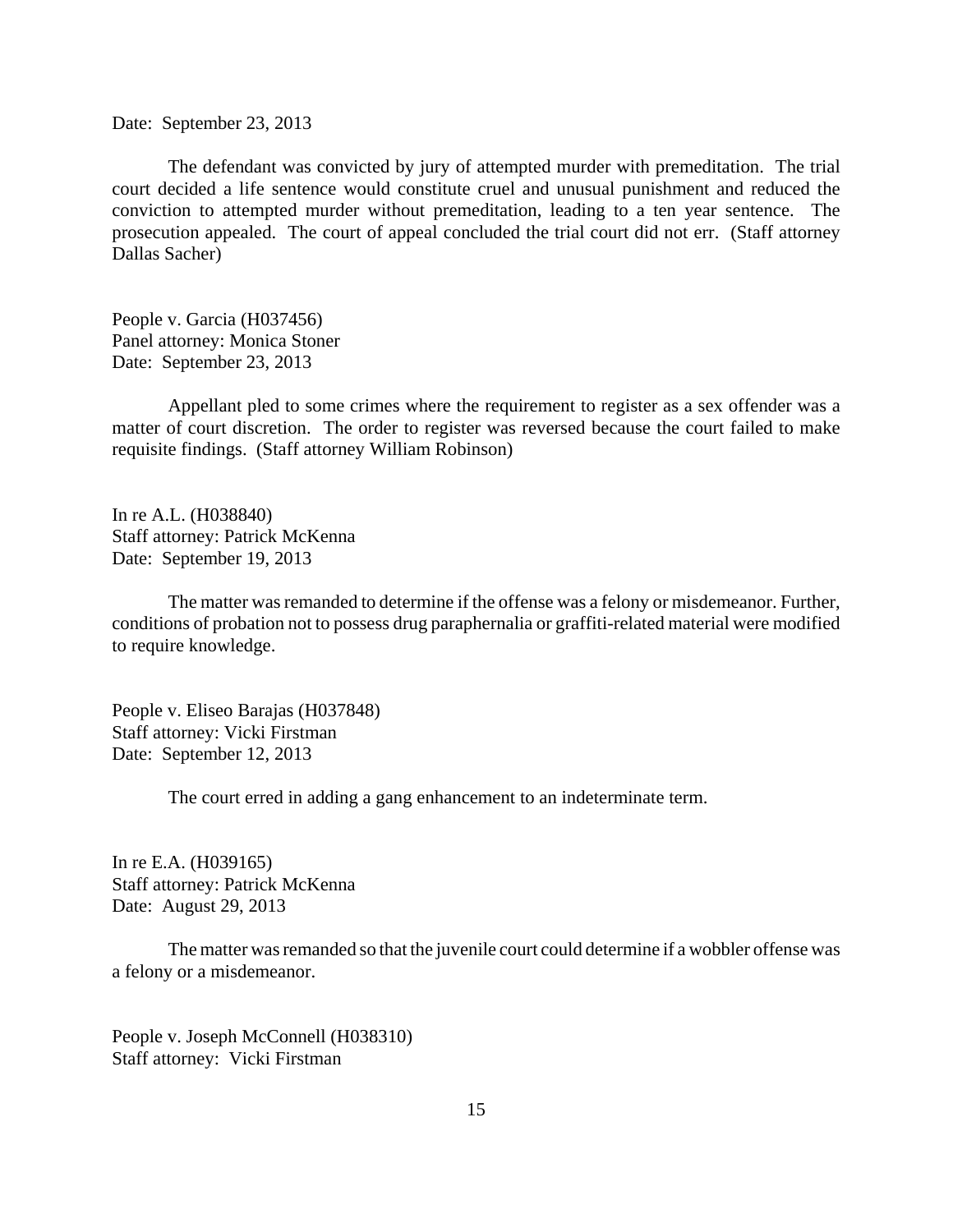Date: August 29, 2013

The court failed to make a determination whether appellant had the ability to pay probation supervision fees.

People v. Christina Anzalone (H035123) Panel attorneys: Gabriel Bassan and J. Courtney Shevelson Date: August 29, 2013

The sentencing court was required to impose one-third of the punishment for a weapons enhancement that attached to a subordinate term and to stay the punishment for misdemeanor brandishing a weapon pursuant to Penal Code section 654. (Staff attorney William Robinson)

People v. Alexander Welbers (H038791) Panel attorney: Morgan Taylor Date: August 28, 2013

The probation conditions not to possess weapons or burglary tools required knowledge. (Staff attorney William Robinson)

People v. Donna Trujillo (H038316) Panel attorney: Randall Conner Date: August 22, 2013

Because the trial court failed to make a determination of appellant's ability to pay monthly probation supervision fees, the court of appeal remanded the matter for a new hearing. The appellate court also reduced the restitution fine from \$240 to \$200, because the latter amount was the minimum fine when the crime was committed. The court eliminated the ten percent administrative fee for collecting any probation revocation restitution fine because it is unauthorized for the probation revocation restitution fine. (Staff attorney Jonathan Grossman)

In re D.P. (H038856) Panel attorney: Rachel Sussman Date: August 21, 2013

The court modified a condition of probation not to possess drug paraphernalia to require knowledge. (Staff attorney Paul Couenhoven)

In re J.A. (H038500)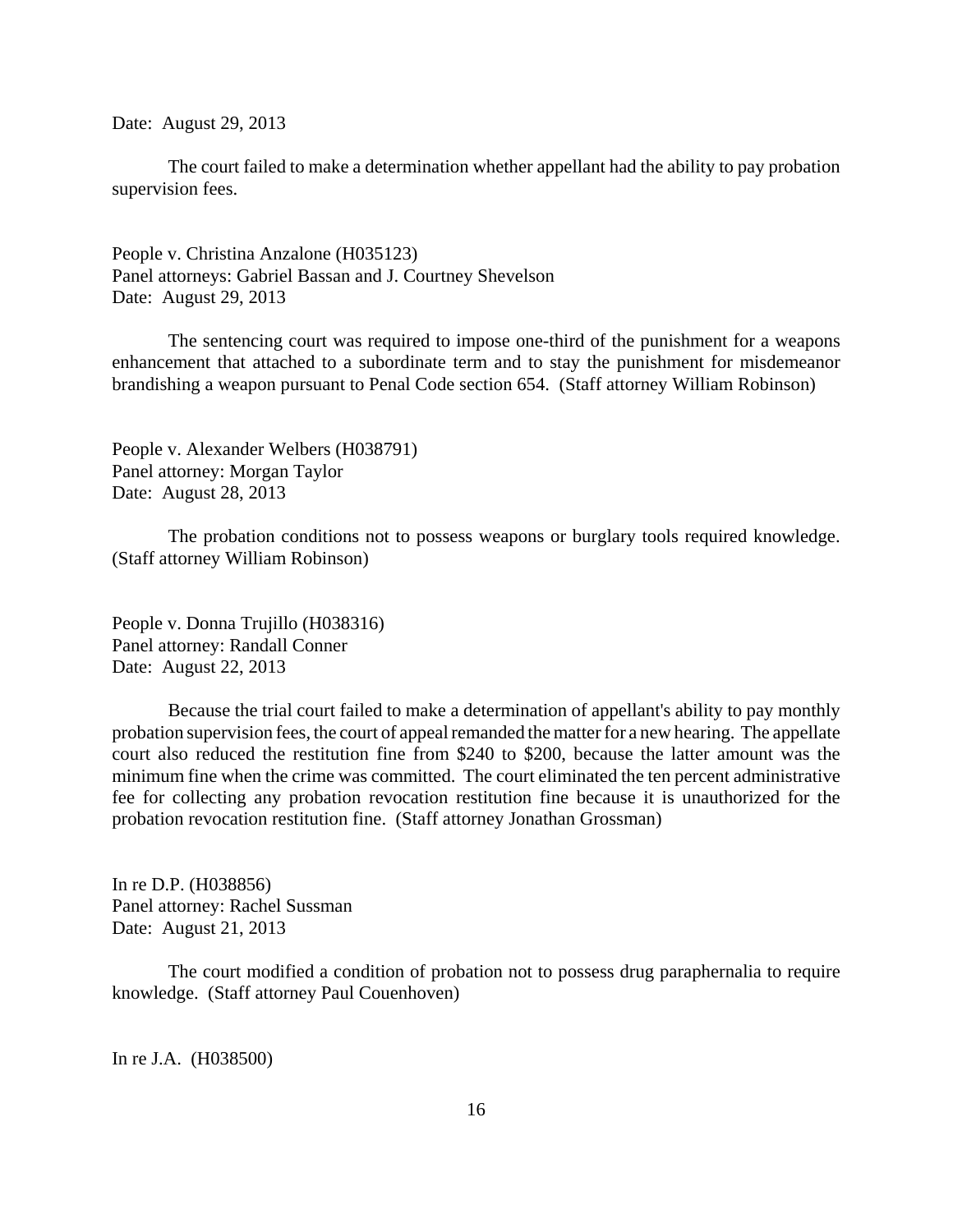Panel attorney: Monica Stoner Date: August 20, 2013

The court modified a condition of probation not to use or possess drugs or alcohol to require knowledge. (Staff attorney Paul Couenhoven)

People v. Adrian Ruiz (H038020) Panel attorney: Evan Greenberg Date: August 15, 2013

The court of appeal remanded the matter for a determination of an ability to pay probation supervision fees and to modify a condition of probation to define a gang as a criminal street gang. (Staff attorney Jonathan Grossman)

In re E.N. (H038827) Panel attorney: Alissa Bjerkhoel Date: August 1, 2013

The court erred in not setting the maximum confinement time when it placed the minor out of home. (Staff attorney Lori Quick)

People v. Waters (H038708) Staff attorney: Patrick McKenna Date: July 31, 2013

The defendant was ordered to pay a \$500 fine under Penal Code section 290.3. The statutory maximum was \$300 unless he suffered a prior conviction. Although he suffered a prior out of state conviction, this did not qualify under the statute.

People v. Richard Lyons (H038698) Staff attorney: Patrick McKenna Date: July 31, 2013

The court said it was imposing the statutory minimum restitution fine of \$240. However, at the time the crime was committed, the statutory minimum fine was \$200. It violated the ex post facto clause to increase the statutory minimum fine after the crime was committed. The amount was reduced to \$200.

People v. Pirali (H038349)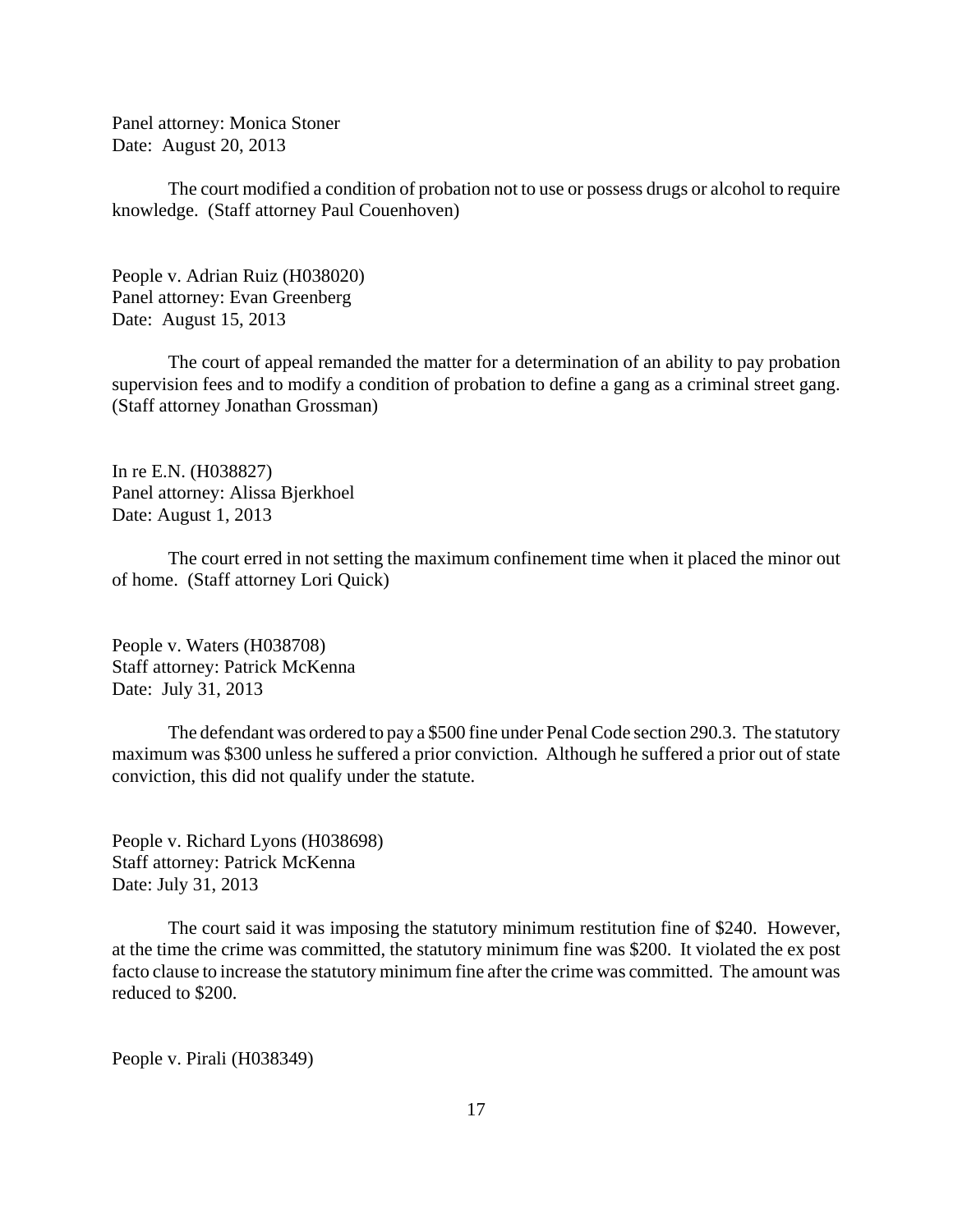Panel attorney: Maria T. Rogers Date: July 17, 2013

In a published decision, the court held that certain conditions of probation restricting access to the Internet were vague, as was an order not to possess pornography. (Staff attorney Jonathan Grossman)

People v. Joseph Indorato (H037964) Panel attorney: Patricia Lai Date: July 17, 2013

The Monterey County Superior Court imposed a \$200 fine under Health and Safety Code section 11372.5 and another \$200 fine under Health and Safety Code section 11372.7. These amounts were incorrect, and it was not clear if the court included penalty assessments in the amounts. The matter was remanded for the court to clarify its order. (Staff attorney Lori Quick)

People v. Malia Soto (H038355) Staff attorney: William Robinson Date: July 12, 2013

The court erred in setting the probation revocation restitution fine at amount larger than the restitution fine.

People v. Eliseo Barajas (H037848) Staff attorney: Vicki Firstman Date: July 11, 2013

Appellant committed his crime in 2010. At sentencing in 2012, the court set the restitution fine according to the statutory formula in effect in 2012, which was higher than it was in 2010. The use of the new formula violated ex post facto restrictions.

People v. Jason Castillo (H039070) Staff attorney: Lori Quick Date: July 10, 2013

Probation conditions were modified to require knowledge.

People v. Jorge Rodriguez (H038431) Panel attorney: J. Frank McCabe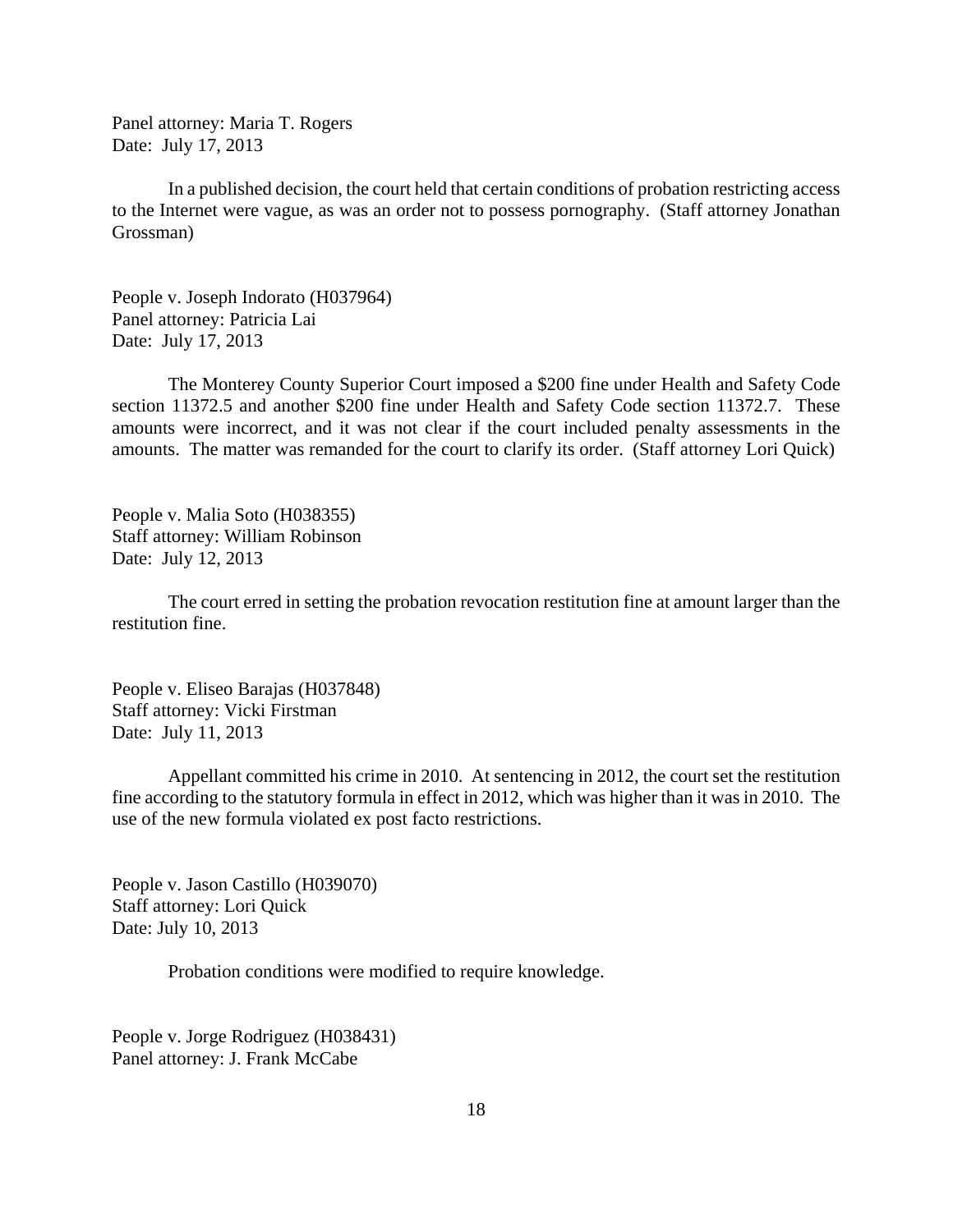Date: July 1, 2013

A stay away condition of probation must be modified to clarify where he was supposed to stay away from.

People v. Francisco Castro (H038558) Panel attorney: Jill Fordyce Date: June 27, 2013

Appellant pled to a wobbler. At sentencing, he asked that the felony be reduced to a misdemeanor. The prosecution erroneously argued the offense was not a wobbler. The court denied the motion without comment. The court of appeal decided it was ambiguous whether the trial court accepted the prosecution's argument in denying the motion. It remanded the matter for the court to clarify its reasons. (Staff attorney Lori Quick)

People v. Alvin Jessen (H037830) Panel attorney: Michael O'Flannigan Date: June 27, 2013

The sentencing court did not have the authority to impose a probation revocation or parole violation restitution fine for a defendant sentenced to jail under Penal Code section 1170(h) who will be subject to supervised release. Further, the court could not impose an order ex parte after the sentencing hearing forbidding certain early release programs from the jail. (Staff attorney Jonathan Grossman)

People v. Jeffrey Romero (H037094) Panel attorney: Gordon Brownell Date: June 14, 2013

Appellant was convicted of a new crime, and the court imposed an aggregate sentence with another case he was serving from another county. When this occurs, the court was required to calculate the presentence credits for the aggregate sentence. (Staff attorney Dallas Sacher)

People v. Berry Bahena (H038620) Staff attorney: Lori Quick Date: June 12, 2013

The court erred in awarding one-for-one presentence conduct credits when the crime was committed in September 2011.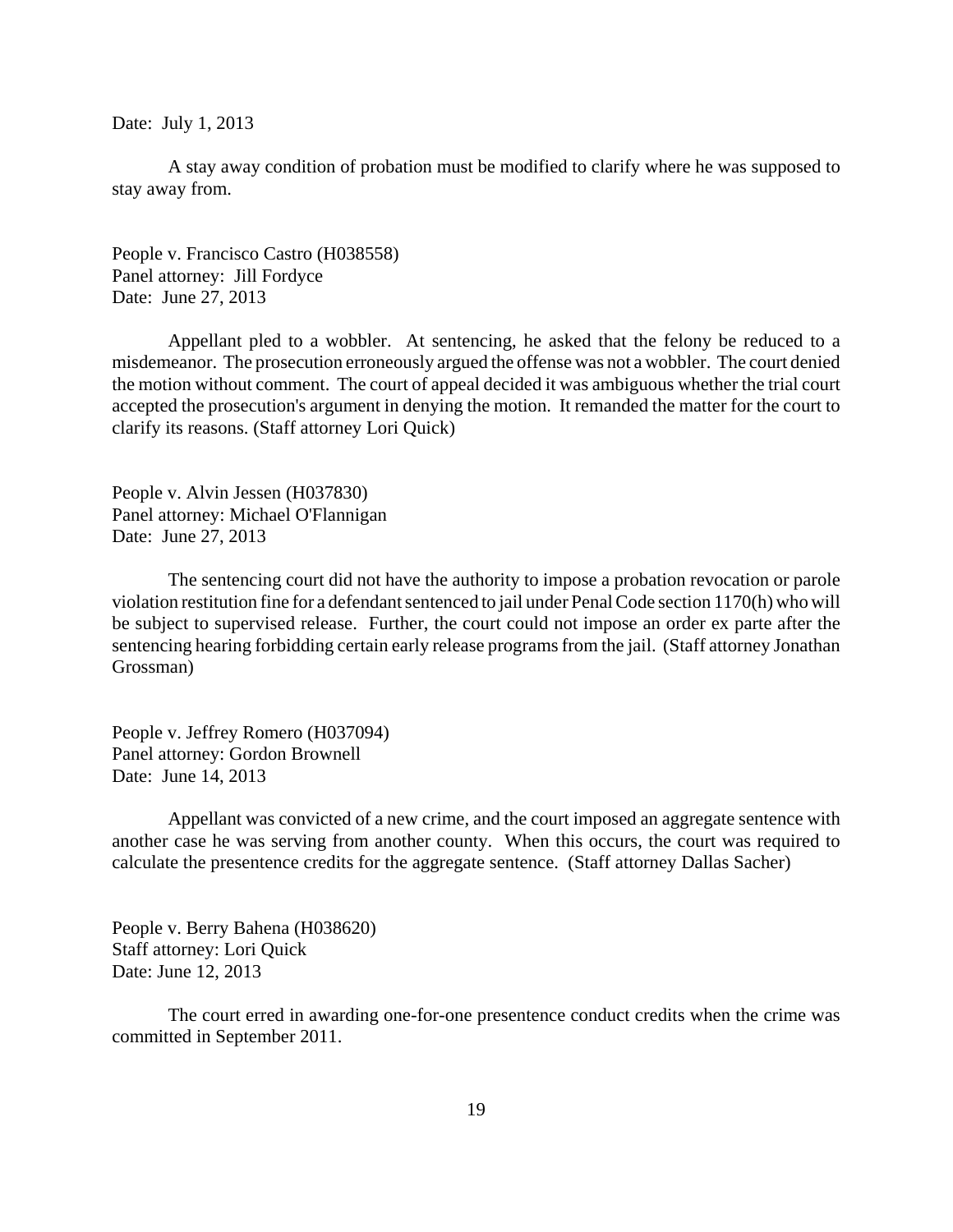People v. Orlando Creswell (H038097) Panel attorney: Alan Siraco Date: May 30, 2013

Appellant had a previous appeal, in which reversed the judgment was reversed. On remand, he was retried on the allegation that was reversed and resentenced. The court erred in not awarding updated presentence custody credits. (Staff attorney Jonathan Grossman)

People v. Huang Do (H037180) Panel attorney: Patricia Lai Date: May 21, 2013

The court erred in not awarding presentence conduct credits. Further, it could not impose a parole revocation restitution fine when the defendant was sentenced to serve life without parole. Finally, the minute order mistakenly lists a booking fee that the court chose not to impose. (Staff attorney William Robinson)

People v. Jose Negrete (H037760) Staff attorney: Jonathan Grossman Date: May 21, 2013

The court agreed appellant was entitled to accelerated presentence conduct credits for the time in custody after January 25, 2010.

People v. Enrique Lopez (H038506) Panel attorney: Gunnar Rosenquest Date: May 16, 2013

A probation condition was modified to avoid problems with vagueness and overbreadth. (Staff attorney Paul Couenhoven)

People v. Laura Mosbrucker (H038545) Panel attorney: Eileen Rice Date: May 16, 2013

Appellant was given a 16 month sentence with credit for 489 days. Since 16 months was a few days short of the 489 days, she was entitled to have the remainder of the days credited toward her fines. (Staff attorney Dallas Sacher)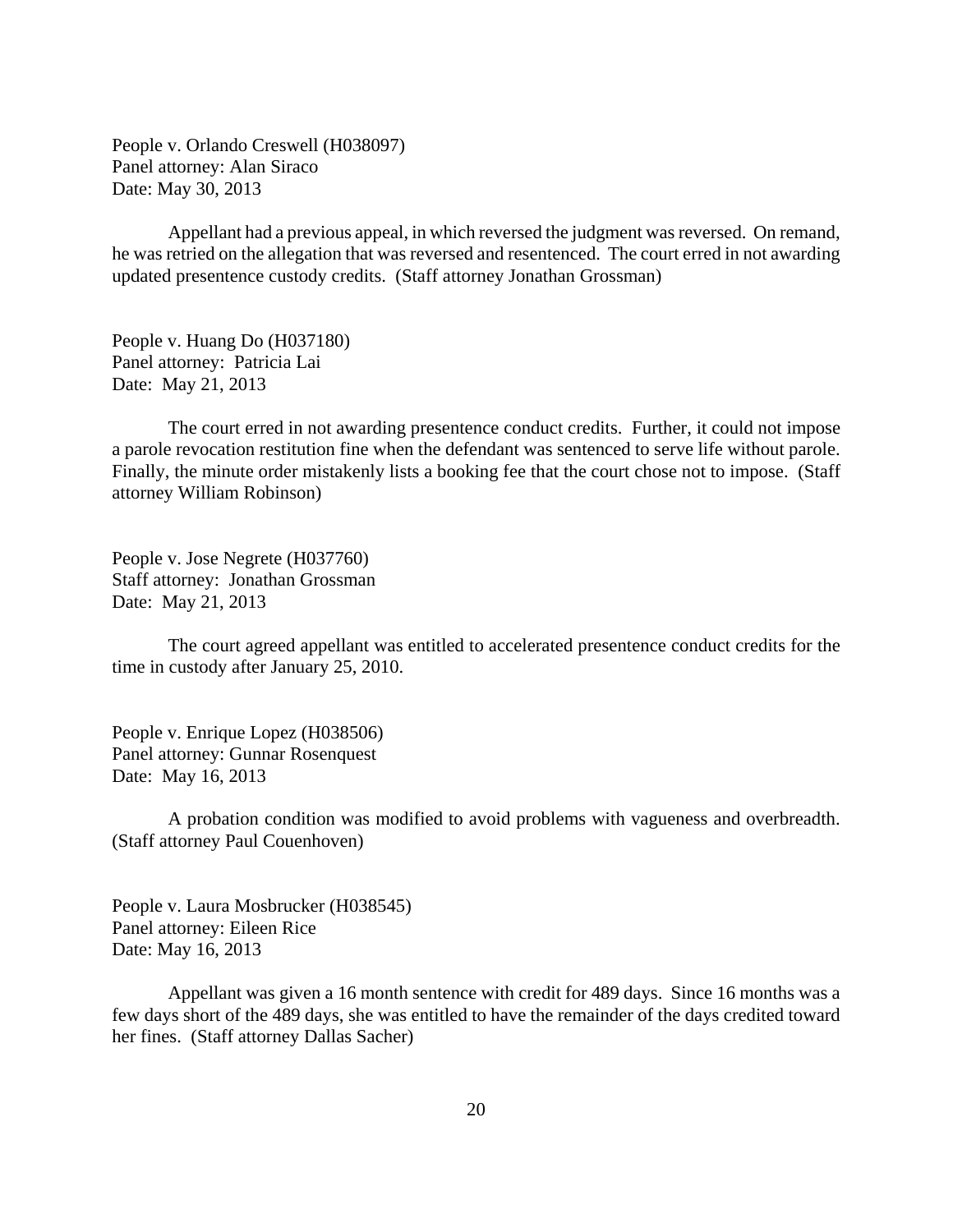In re J.C. (H038359) Panel attorney: David Scopp Date: May 13, 2013

The court of appeal remanded the matter for the juvenile court to determine if a wobbler offense was a misdemeanor or felony. The court also decided there was insufficient evidence of an ability to pay a fine. (Staff attorney Lori Quick)

People v. Rhuben Hollins (H037521) Panel attorney: Lydia de la Torre Date: May 13, 2013

The court of appeal decided that a conviction for violating Penal Code section 529 did not warrant a probation condition not to consume alcohol when there was no evidence alcohol was involved or appellant had a problem with alcohol. (Staff attorney William Robinson)

People v. Ramon Corona (H037853) Panel attorney: Janet Gilger Date: May 9, 2013

Appellant was convicted of robbery with a gun enhancement and illegal possession of a firearm. The punishment for possessing the firearm must be stayed because there was no evidence he possessed it before or after the robbery. (Staff attorney Paul Couenhoven)

People v. Anthony Watson (H037764) Panel attorney: David Annicchiarico Date: May 9, 2013

Appellant was convicted of assault with a firearm, burglary, and making criminal threats. The court agreed the punishment for the last count must be stayed because it was part of the other crimes. (Staff attorney Lori Quick)

People v. Paul Casarez (H038478) Staff attorney: Paul Couenhoven Date: May 8, 2013

The court decided appellant was entitled to additional presentence credits.

People v. Aaron Corn (H038127)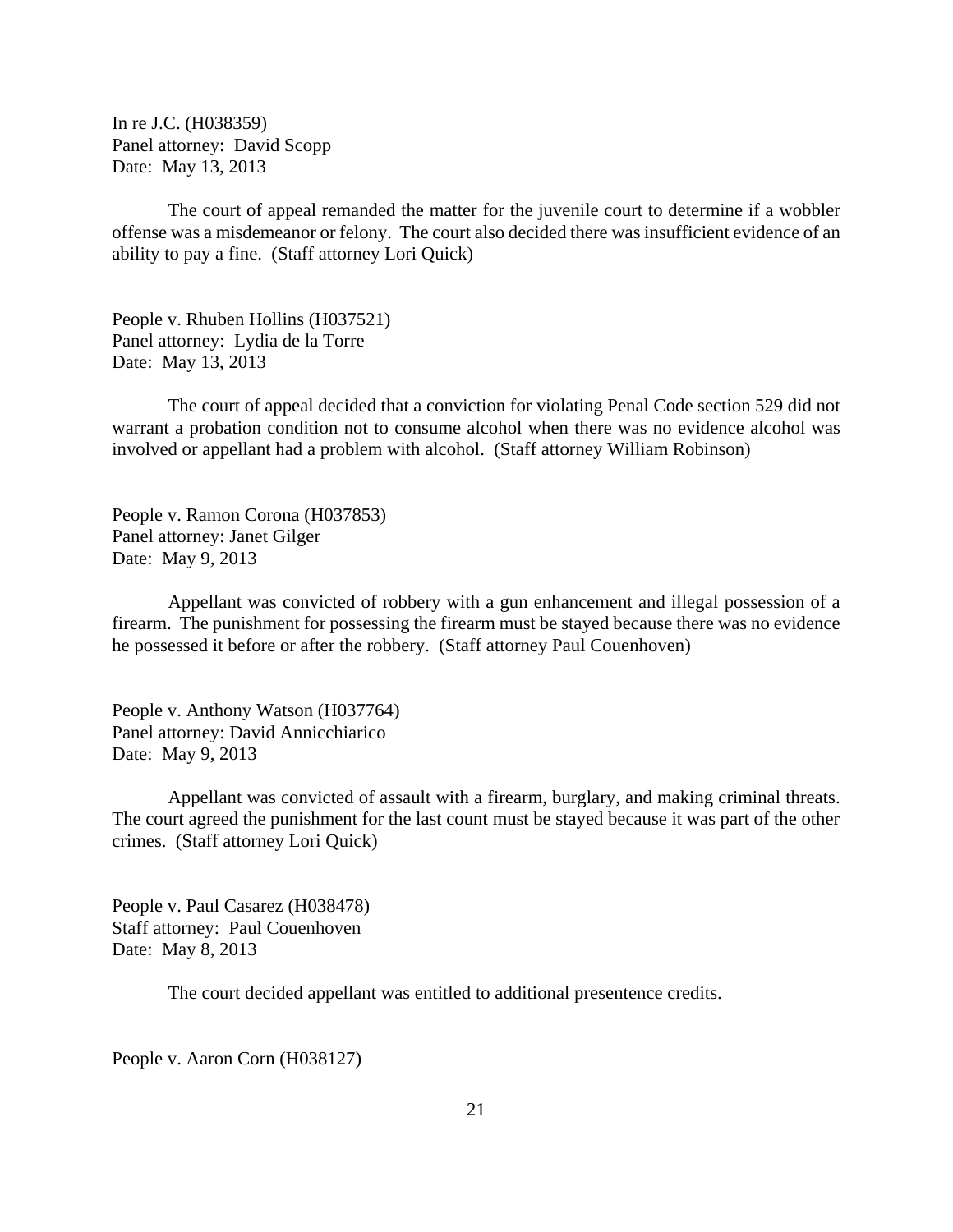Panel attorney: Edward Mahler Date: April 30, 2013

Appellant was a teenager involved in a drunk driving accident that severely injured one of his passengers. The probation department and the court believed he was presumptively ineligible for probation under Penal Code section 1203, subdivision (e)(3). But this provision applies only if great bodily injury is intentional, which it was not in this case. The matter was remanded for a new sentencing hearing.

People v. Jesse Diaz (H038283) Panel attorney: Alex Green Date: April 30, 2013

Appellant was entitled to increased presentence conduct credits under amended Penal Code section 4019 for the time he spent in custody after the law went into effect. (Staff attorney William Robinson)

People v. Gerald Quint (H036833) Panel attorney: Jeffrey Needelman Date: April 29, 2013

Trial counsel was ineffective for not objecting to a restitution order that overstated the loss to the victim. (Staff attorney Paul Couenhoven)

People v. Marlon Johnson (H037980) Panel attorney: Carrie Kojimoto Date: April 26, 2013

Probation conditions were modified to avoid problems with vagueness and overbreadth. (Staff attorney Dallas Sacher)

In re Johnny C. (H038023) Panel attorney: Victoria Schultz Date: April 22, 2013

Probation conditions were modified to avoid problems with vagueness and overbreadth. (Staff attorney Lori Quick)

People v. Christopher Silva (H038146)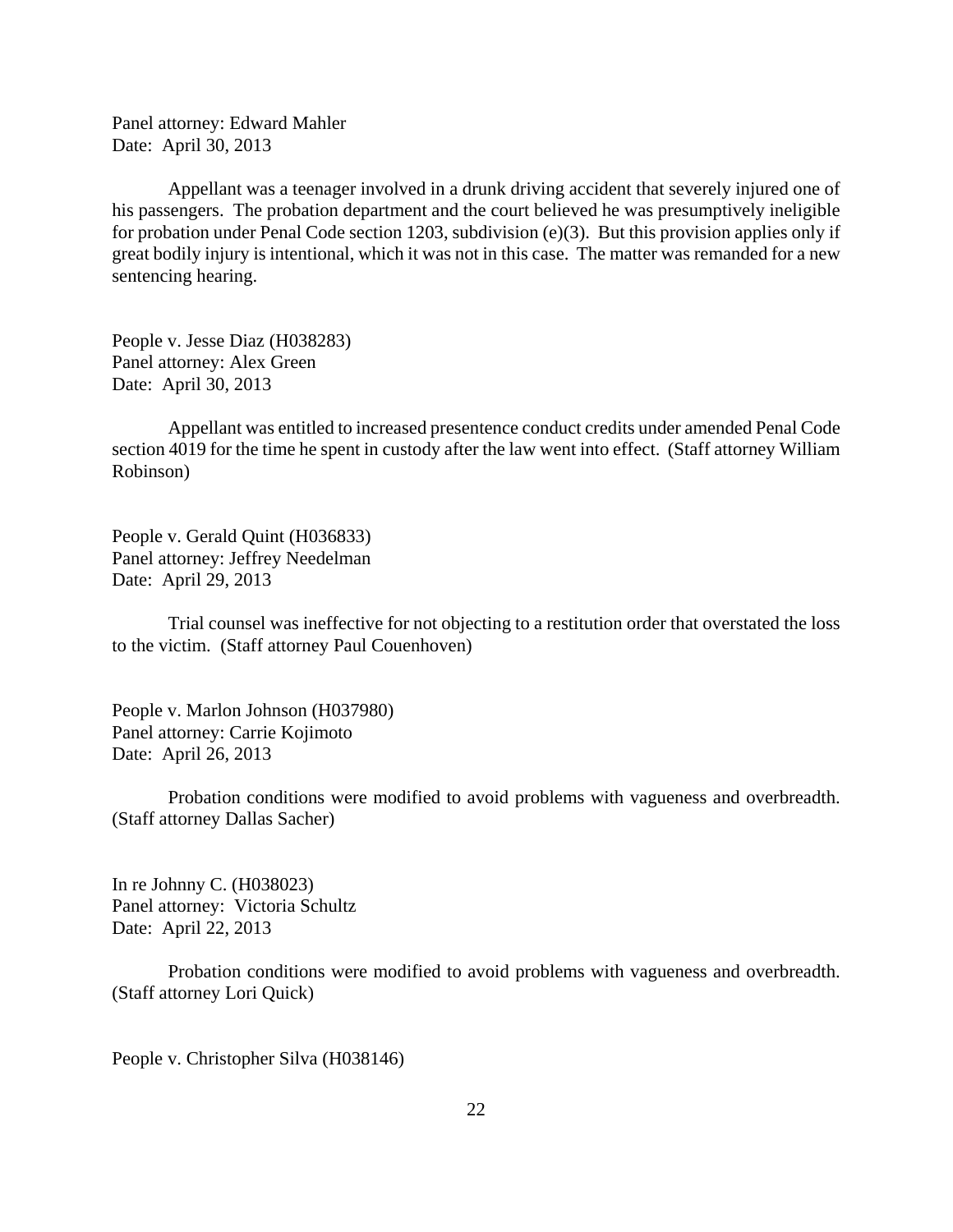Staff attorney: William Robinson Date: April 19, 2013

Probation conditions were modified to avoid problems with vagueness and overbreadth.

People v. Carlos Salinas (H038428) Staff attorney: Lori Quick Date: April 16, 2013

Probation conditions were modified to avoid problems with vagueness and overbreadth.

People v. Elio Diaz (H037952) Panel attorney: Jonathan Gettleman Date: April 16, 2013

Probation conditions were modified to avoid problems with vagueness and overbreadth. (Staff attorney Paul Couenhoven)

People v. Johnson (H037677) Staff attorney: Lori Quick Date: April 12, 2013

The court ordered as a condition of probation that appellant take medication prescribed for any diagnosed ailment as directed by mental health doctors. The condition was overbroad to the extent it required him to take medication not related to mental health issues.

People v. Adam Alffaro (H037912) Panel attorney: J. Wilder Lee Date: April 10, 2013

Appellant pled no contest to three counts of attempted murder and admitted that he personally fired a gun under Penal Code section 12022.53(c) for count one only and he used a gun under section 12022.5(a) for counts two and three. It was agreed he would be sentenced to serve 25 years in prison and the remaining allegations would be dismissed. At sentencing, the court imposed concurrent terms of 25 years for all three counts calculated by adding 20 years for the section 12022.53(c) enhancement for each count. The sentence violated the plea bargain because he never admitted the section 12022.53(c) enhancements for counts two and they were supposed to be dismissed. (Staff attorney Paul Couenhoven)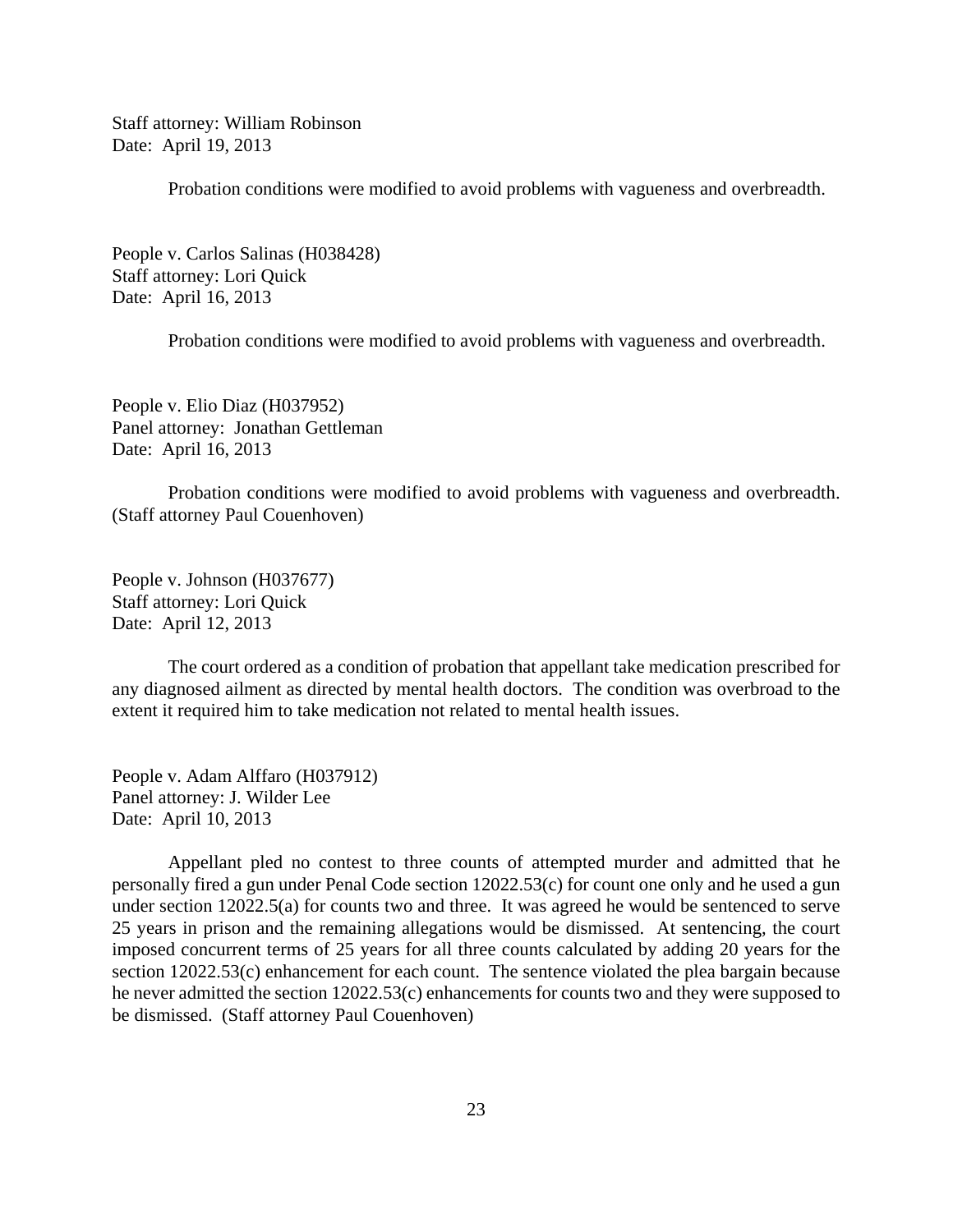People v. Vincent Obannon (H037481) Panel attorney: Heather McKay Date: April 4, 2013

Appellant used a false access card to purchase merchandise from a store. The court ordered he pay victim restitution to both the bank and the store. Since the bank had reimbursed the store, the store suffered no loss. The restitution order to the store must be stricken. (Staff attorney William Robinson)

People v. Deni Urosevic (H037496) Staff attorney: Vicki Firstman Date: April 2, 2013

When appellant was sentenced, probation was denied, and he was sentenced to serve a term in the jail with a period of supervised release afterward. He was assessed a probation supervision fee and a parole violation restitution fine. The court of appeal agreed these fines and fees were unauthorized because he was not on probation and would not be on parole. Further, the criminal conviction assessment for two convictions should be \$60, not \$80.

People v. Caitlin Esquivel (H037937) Staff attorney: William Robinson Date: March 28, 2013

Appellant pled to robbery and grand theft. He was arrested for both crimes on the same day. The court imposed three years for the grand theft and eight months (240 days) consecutive for the robbery. But in awarding presentence credits, it assigned 506 days to the robbery only. This was error. Once the robbery sentence was completed, all of the remaining presentence credits must be awarded to the grand theft.

People v. Marco Cuevas (H036928) Panel attorney: John Dwyer Date: March 27, 2013

A parole revocation restitution fine could not be imposed when the court imposes life without parole. (Staff attorney William Robinson)

People v. Lawrence Frank (H037578) Panel attorney: Jeffrey Glick Date: March 21, 2013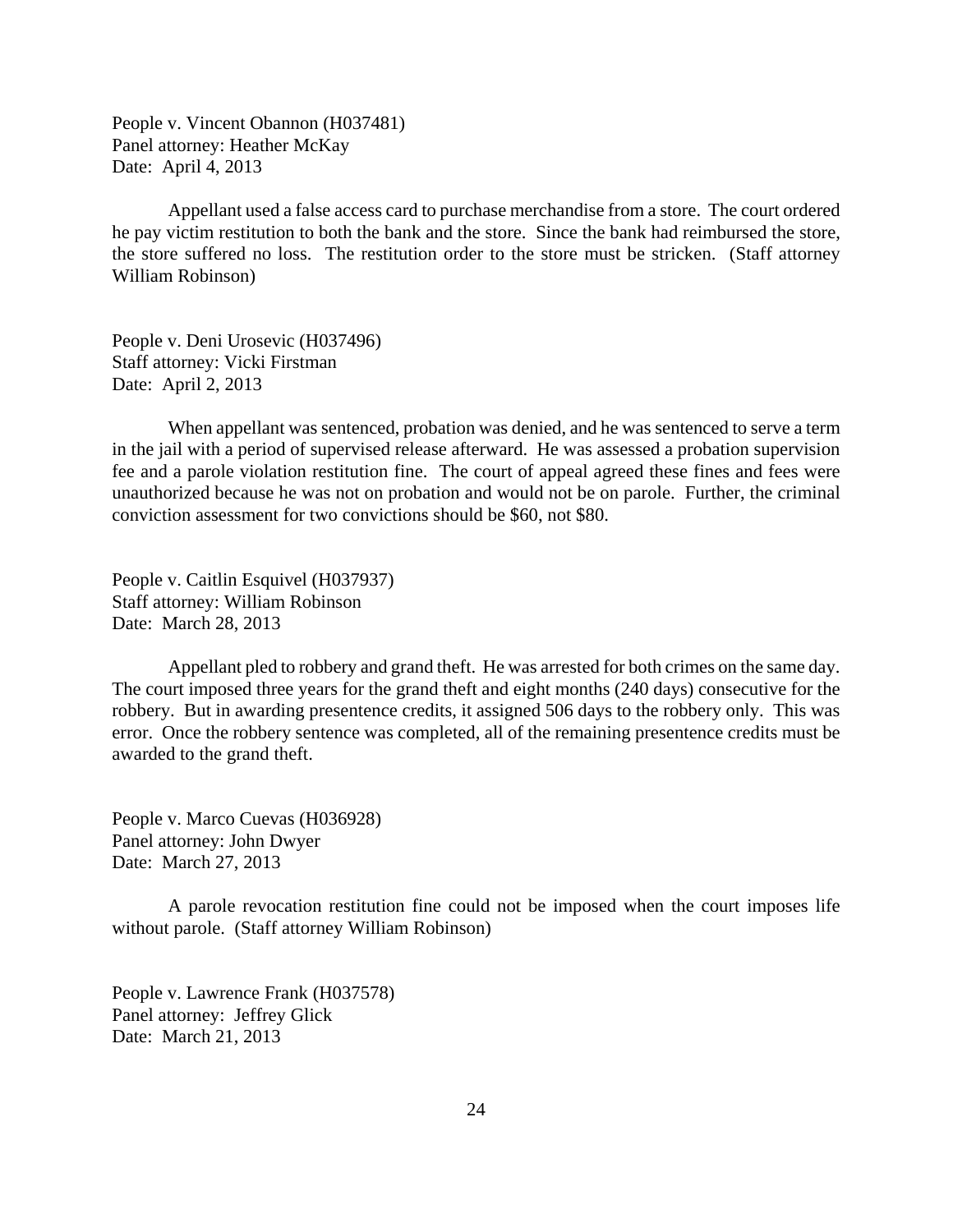The court of appeal agreed that the award of penalty assessments violated the ex post facto clause because it included assessments added on after the crime was committed. (Staff attorney Jonathan Grossman)

People v. Noe Hernandez (H038293) Panel attorney: Charles Marson Date: March 19, 2013

The court of appeal agreed that a condition to not associate with anyone whose behavior might lead to criminal activity was unconstitutionally vague. (Staff attorney Jonathan Grossman)

People v. Jose Campos (H038502) Staff attorney: William Robinson Date: February 27, 2013

The probation conditions to not use or possess alcohol or narcotics, not possess or transport dangerous weapons or firearms or ammunition, stay away from the victim, or not possess or have access to a police scanner required knowledge.

People v. Manuel DeJesus (H038503) Staff attorney: Paul Couenhoven Date: February 26, 2013

The probation condition not to possess a deadly or dangerous weapon requires knowledge.

People v. John Zamora (H037159) Panel attorney: Robert Angres Date: February 26, 2013

Appellant could not be convicted of false imprisonment and kidnapping. This required a reduction in the court security and court facility fees. (Staff attorney William Robinson)

People v. Jesus Barriga (H037613) Panel attorney: Rudy Kraft Date: February 26, 2013

The probation condition not to use alcoholic beverages requires knowledge. (Staff attorney Paul Couenhoven)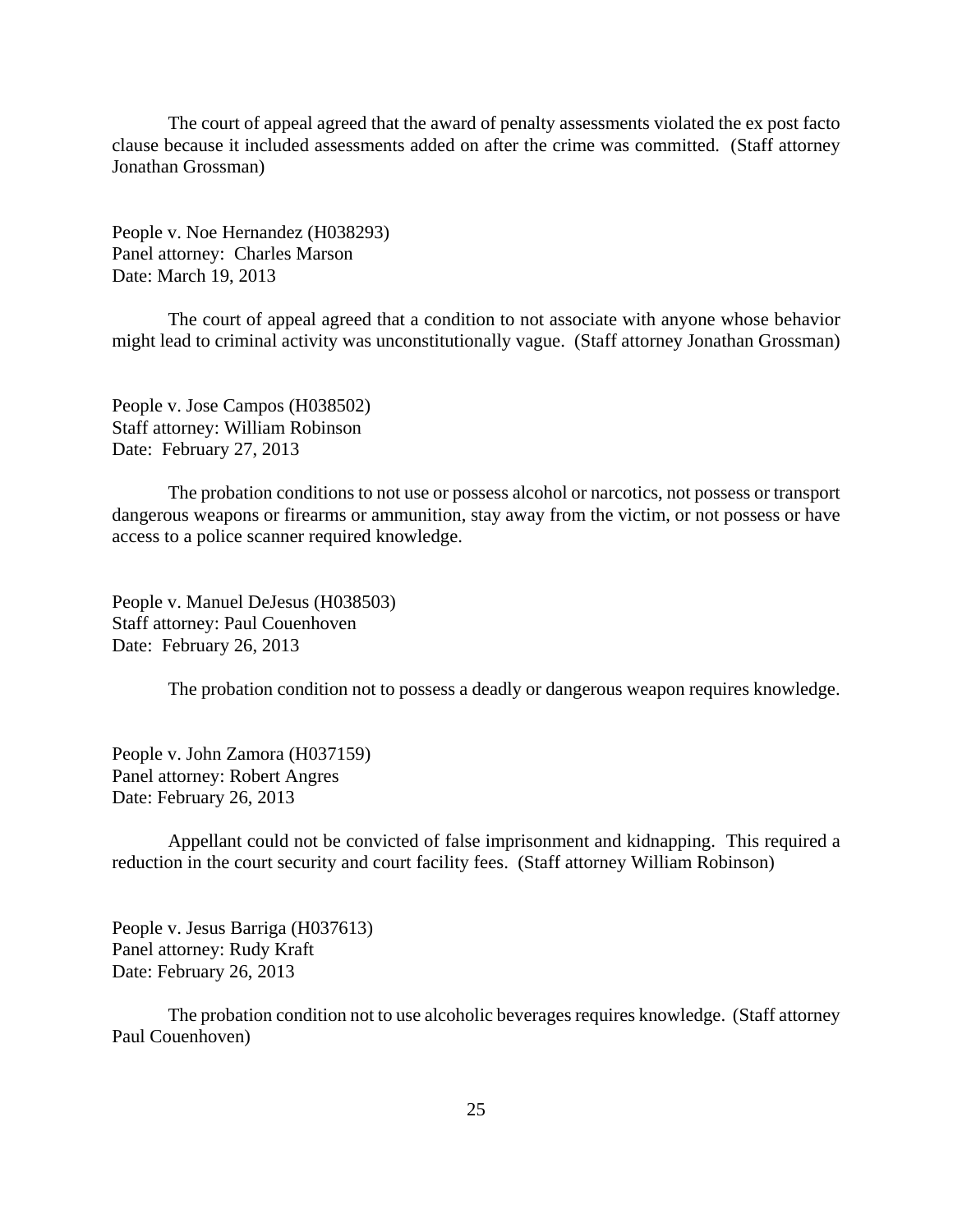People v. Carolyn Huerta (H037152) Panel attorney: Solomon Wollack Date: February 25, 2013

The punishment for felony assault and grand theft must be stayed in lieu of the punishment for the gang crime. (Staff attorney William Robinson)

People v. Drew Young (H036922) Staff attorney: Vicki Firstman Date: February 21, 2013

Conditions of probation were modified to avoid problems with overbreadth and vagueness, the order concerning presentence credits was modified, and the order to pay probation supervision fees was reversed and remanded for a hearing to determine appellant's ability to pay.

People v. Ronald McAlmond (H037617) Panel attorney: Elisa Brandes Date: February 21, 2013

The court of appeal agreed that appellant was entitled to increased presentence conduct credits for time in custody after Penal Code section 4019 was amended. (Staff attorney Vicki Firstman)

In re D.G. (H037973) Panel attorney: Katja Grasso Date: February 20, 2013

A condition of probation was modified to avoid problems with overbreadth and vagueness. (Staff attorney Lori Quick)

In re D.L. (H038499) Panel attorney: Alissa Bjerkhoel Date: February 19, 2013

The punishment for burglary or residential robbery needed to be stayed pursuant to Penal Code section 654. (SDAP did not participate in this appeal)

People v. Ivan Colin (H037593) Panel attorney: William White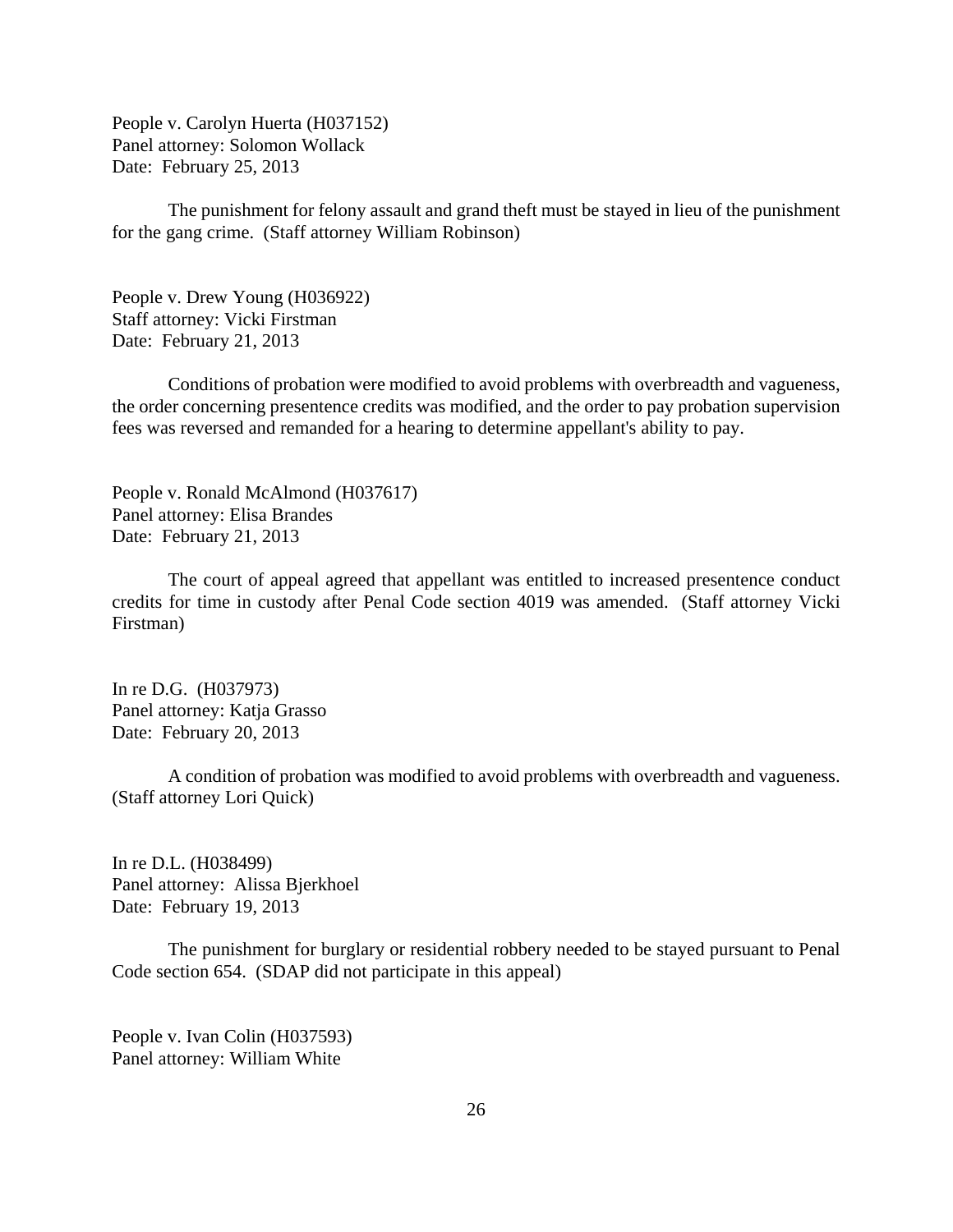Date: February 13, 2013

A condition of probation was modified to avoid problems with overbreadth and vagueness. (Staff attorney Dallas Sacher)

People v. Joseph Gomez (H037337) Panel attorney: Julia Spikes Date: January 30, 2013

In ordering victim restitution for stolen jewelry, the trial court accepted that the value might have appreciated. But the court of appeal decided the trial court did not explain its basis for adding certain values to certain pieces of jewelry. Some of the jewelry was made up impure gold, and others were purchased later in time. Yet the court appeared to have assumed the same appreciation in value. (Staff attorney Lori Quick)

People v. Alan Tinker (H037306) Panel attorney: Michael Allen Date: January 24, 2013

Appellant was convicted of possession for sale and transportation of controlled substances. When he pled, the court said the punishment for one of the convictions would be stayed pursuant to Penal Code section 654, but at sentencing it imposed a concurrent term. In a published decision, the court of appeal agreed the term needed to be stayed. Further, the trial court erred in failing to award presentence credits under Penal Code section 2933, subdivision (e) in effect from September 25, 2010 to September 30, 2011. (Staff attorney William Robinson)

People v. Michelle Castor (H037867) Staff attorney: William Robinson Date: January 23, 2013

Appellant committed her crimes before January 2010. After the Criminal Justice Realignment Act, her probation was revoked. But instead of being sentenced to prison, she was sentenced to serve the term in the county jail. The court of appeal held that the presentence conduct credits earned after January 2010 should be at two days for every two actual days served. Further, she is entitled to earn post-sentence conduct credits at 50% as if she were sentenced to prison. Failure to do so would violate ex post facto principles.

People v. Mario Becerra (H037373) Panel attorney: Susannah McNamara Date: January 18, 2013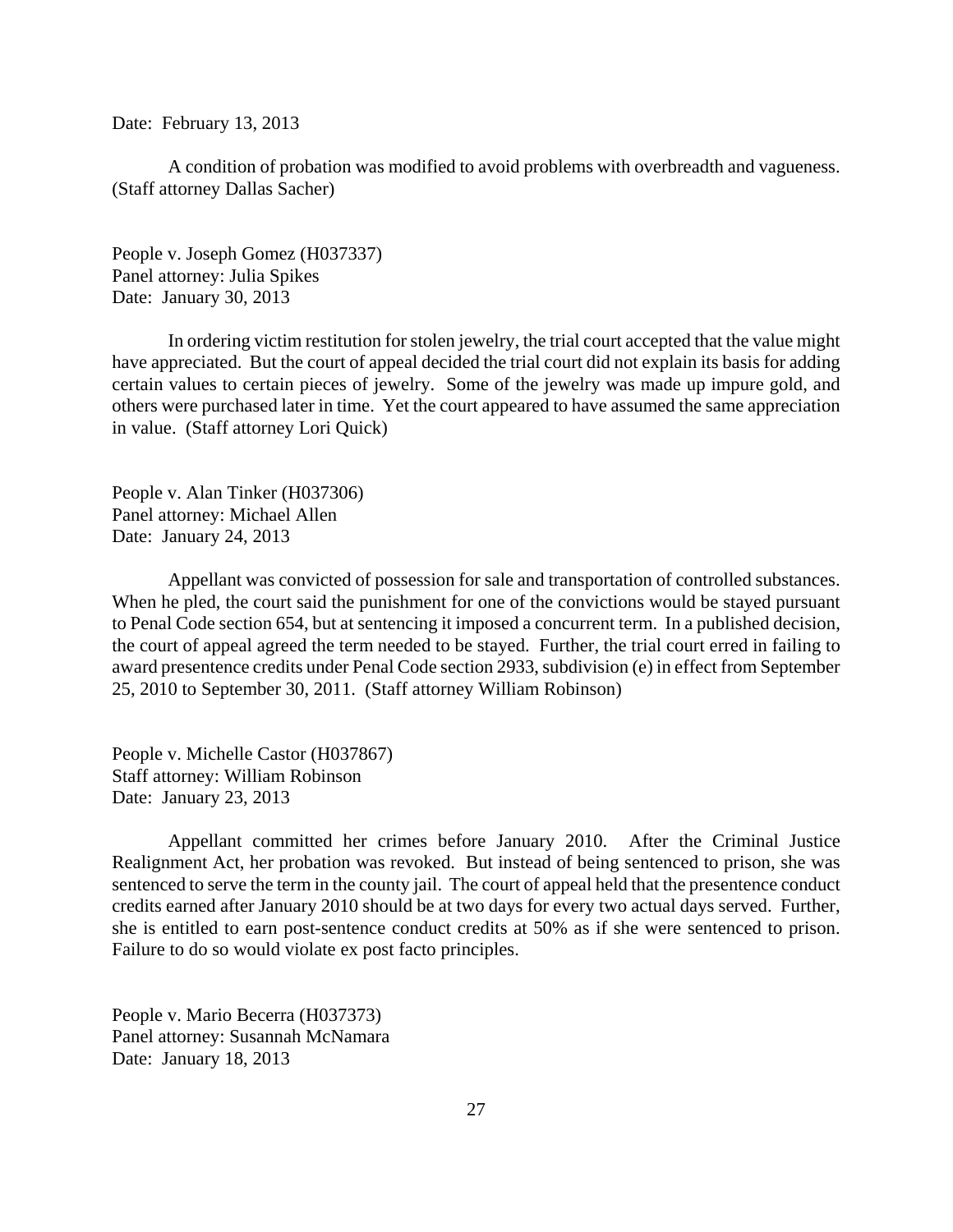<span id="page-27-0"></span>Atty was able to show, after some complicated calculations, that appellant was entitled to additional presentence credits. (Staff attorney Paul Couenhoven)

People v. Gregory Hughes (H037665) Panel attorney: Julia Freis Date: January 15, 2013

The court ordered a restitution fine of \$1200, but the minute order erroneously stated it was \$1600. (Staff attorney Jonathan Grossman)

People v. Brooks (H037775) Panel attorney: Alex Coolman Date: January 7, 2013

In sentencing appellant to prison, the court lacked the authority to order him to stay away from the victim under Penal Code section 136.2. (Staff attorney Lori Quick)

People v. Jose Alvarez (H037822) Panel attorney: Robert Derham Date: January 3, 2013

Additional presentence credits were awarded to correct a clerical error. (Staff attorney Dallas Sacher)

## **DEPENDENCY CASES**

In re J.S. (H039460) Panel attorney: Karen Elcaness Date: November 18, 2013

Although the minor's ancestor was adopted, this did not preclude the possibility that the Indian Child Welfare Act applied; thus, the juvenile court erred in failing to require notice to be sent pursuant to ICWA. (Staff attorney Jonathan Grossman)

Gonzales v. Santa Clara County Dept. Social Services (H038241) Attorney: Seth Gorman Date: October 8, 2013

Appellant had been placed on the statewide child abuse central index for a "substantiated" claim of child abuse. She disciplined her daughter by hitting her with a wooden spoon. After an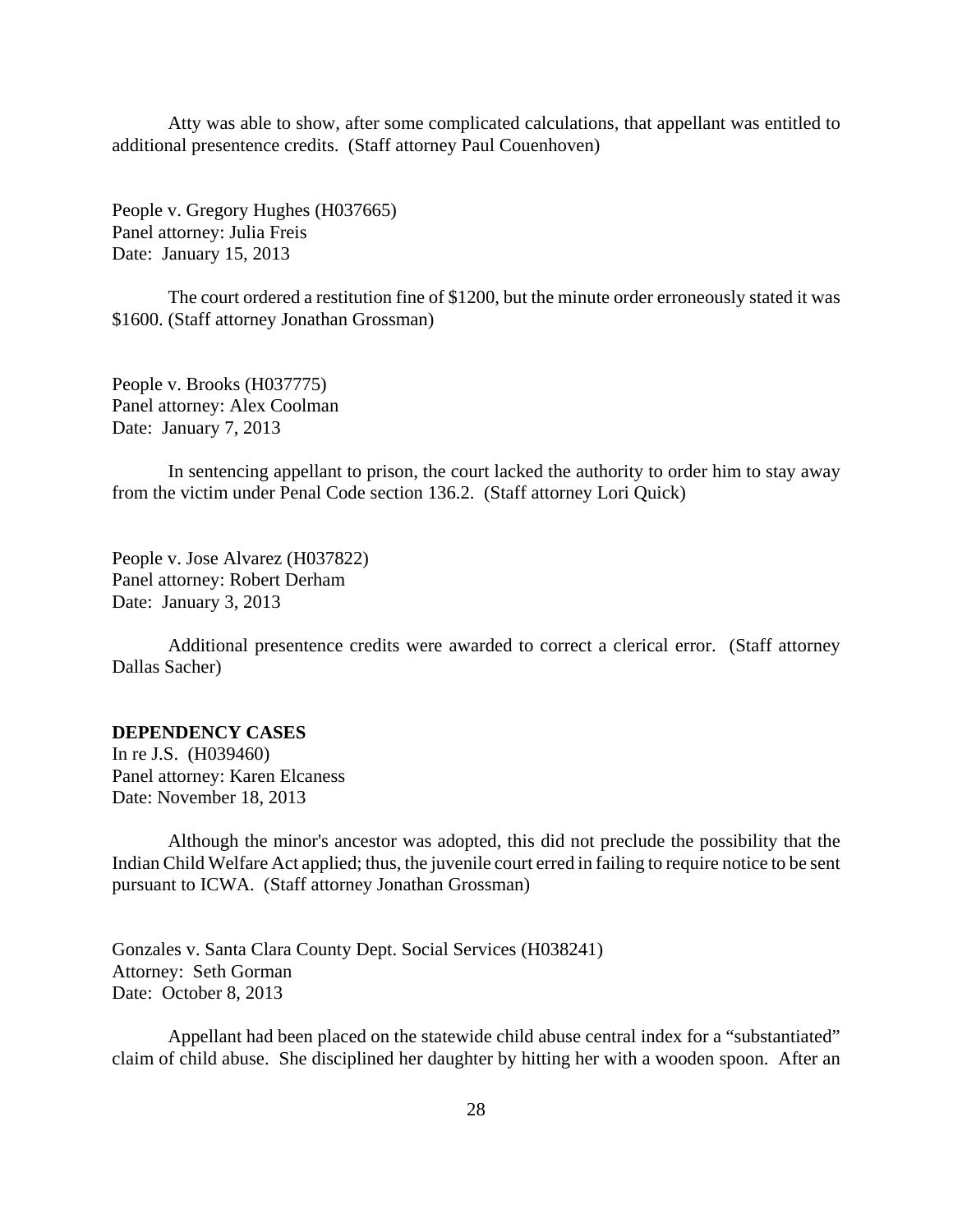<span id="page-28-0"></span>investigation of child protective services, no dependency petition was filed. Appellant petitioned to have the "substantiated" report removed from the index, but the department refused. The court of appeal held in a published decision that parental discipline of this nature did not constitute child abuse and she was entitled to relief. (SDAP did not participate in this case)

#### **HABEAS CORPUS**

In re George Garcia (H040100) Staff attorney: Carlo Andreani Date: November 18, 2013

Garcia was denied presentence credits on the ground he suffered a parole violation for absconding in addition to the new case. Because this was incorrect, the court of appeal issued an order to show cause. (Staff attorney Lori Quick)

People v. Durrand (H038105) Staff attorney: Jonathan Grossman Date: August 7, 2013

The defendant entered a plea bargain where he admitted he suffered a prior strike from a Florida residential burglary for a nine year sentence. He was told his maximum sentence if he went to trial and lost would have been 25 years. On habeas corpus, it was alleged he was misadvised because the Florida prior did not qualify as a strike in California and thus his maximum sentence would have been 12 years Had he known this he would not have pled. The court of appeal issued an order to show cause.

### **MISCELLANEOUS**

Ochoa v. Valverde (H037350) Attorney: Allen Schwartz Date: November 21, 2013

Appellant was driving and failed to dim his bright lights as an officer approached in the opposite direction. The officer made a U-turn and followed appellant. Appellant drove into his attached garage and started to close the garage door. The officer turned on his emergency lights after he drove up the driveway and stopped the garage door from closing by entering the threshold. He then got a hold of appellant and noticed he was under the influence of alcohol. Criminal charges were filed, but they were dismissed because the stop was illegal. The officer did not have the right to enter the residence for failing to dim the bright headlights. The DMV administratively suspended his license. The court of appeal held the suspension was unlawful because it did not have the authority to rely on illegally obtained evidence. (SDAP did not participate in this appeal)